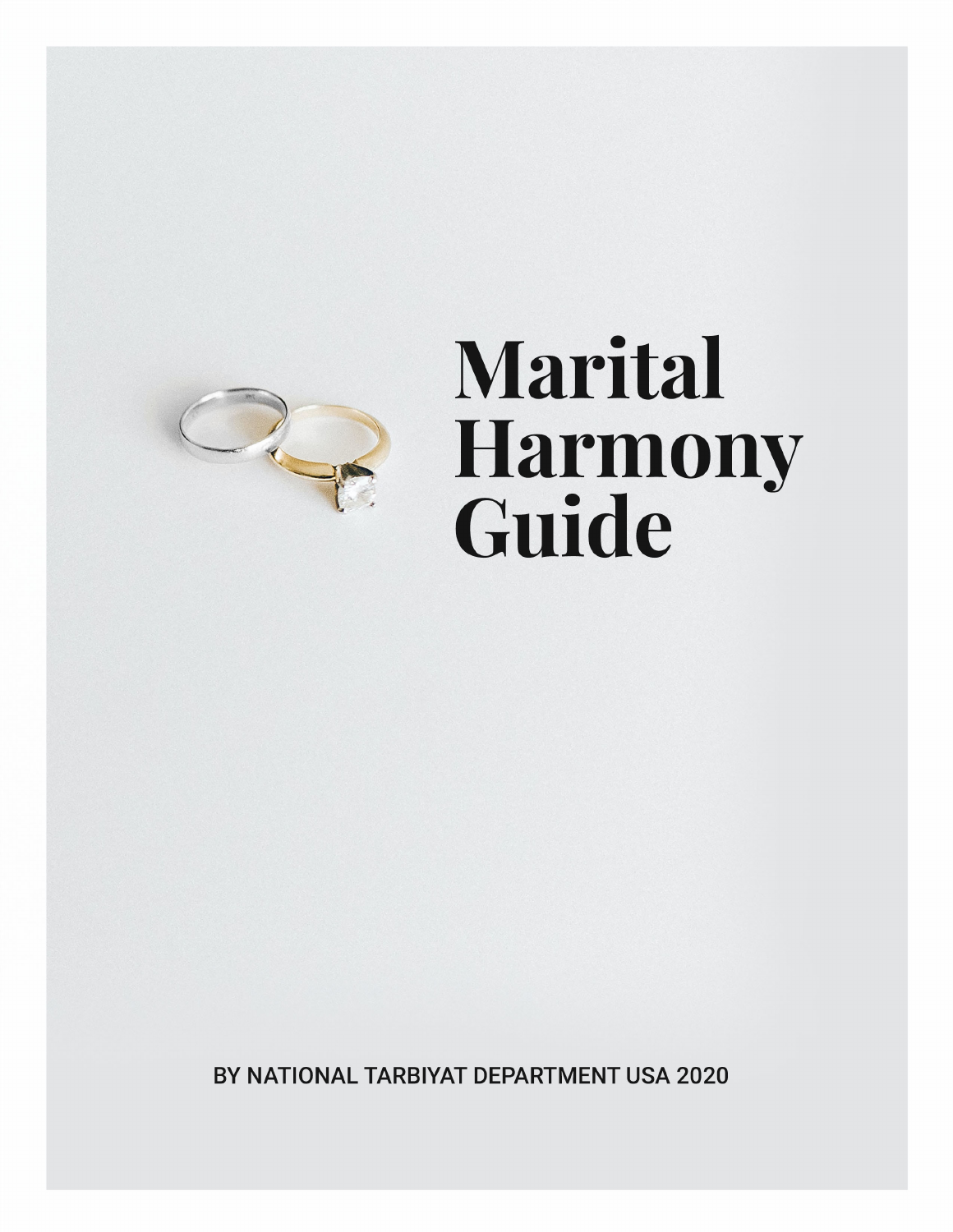**Marital Harmony Guide**

By National Tarbiyat Department, USA June 2020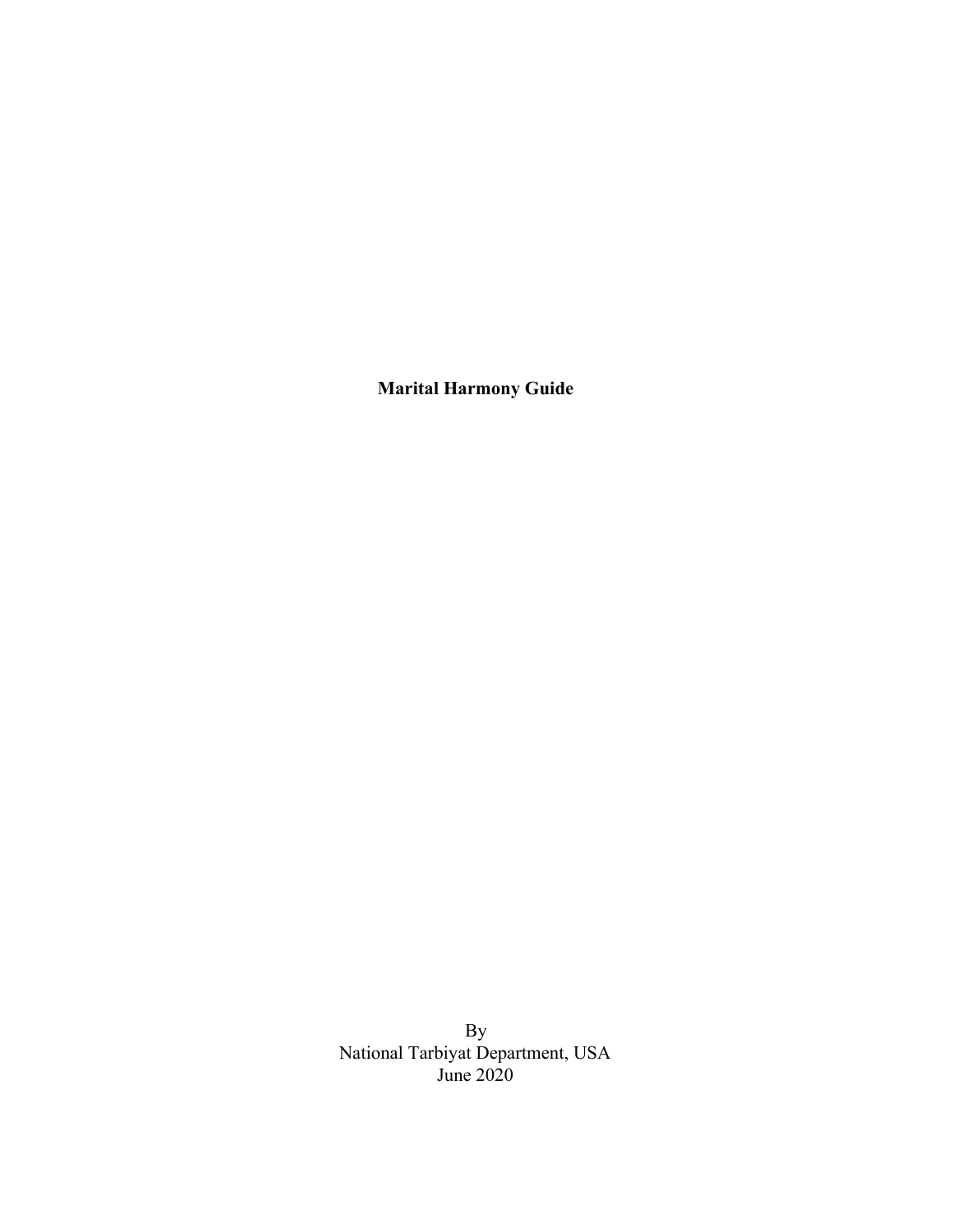# The relationship between a husband and wife should be like two true and sincere friends.

[Malfuzat, vol. 5, pp. 417]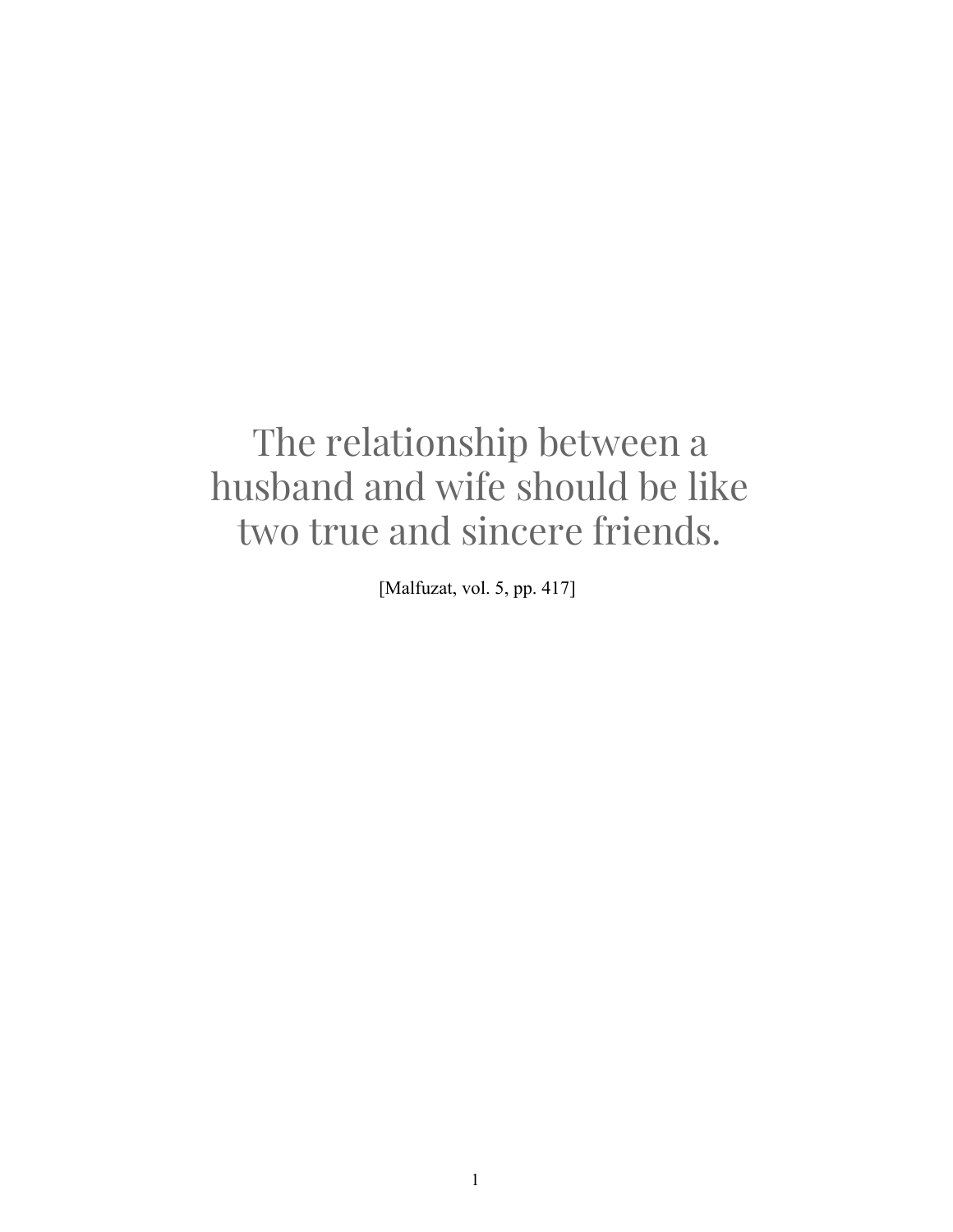# Preface

In 2016, the Tarbiyat Subcommittee of Majlis-e-Shura recommended that the National Tarbiyat Department should develop a concise referenced educational guide on the topic of Islamic marriage and marital harmony. As a result, under the support and guidance of respected Ameer sahib USA, Dr. Mirza Maghfoor Ahmad, this booklet was compiled.

To improve the readability of this guide, we have presented the data in a question-answer format. Section one pertains to questions that may arise before marriage and section three deals with questions that typically arise after marriage. Section two is a brief summary of issues that may come up at the time of wedding. While the building block of marital harmony is honesty and Taqwa, we believe that a better understanding of these issues can help a marriage to succeed. All answers are provided only in the words of Holy Quran, Prophet Muhammad (sa), Promised Messiah (a.s) or Khulafa-e-Ahmadiyyat.

If you believe an important excerpt from the above texts is missing from this guide and will help the reader, kindly send the exact reference to us. We will gladly include it in the next edition.

I am deeply grateful to Imam Hammad Ahmad, Imam Abdullah Dibba and Sardar Anees Ahmad who helped me compile many of these references and helped with the editorial review. Naila Ahmad from Silver Spring was the graphic designer. Please remember them in your special prayers.

This is still a work in progress; many small improvements will be done before this booklet is published.

Wasalaam,

Faheem Younus Qureshi Serving National Tarbiyat Department, USA August  $1<sup>st</sup> 2017$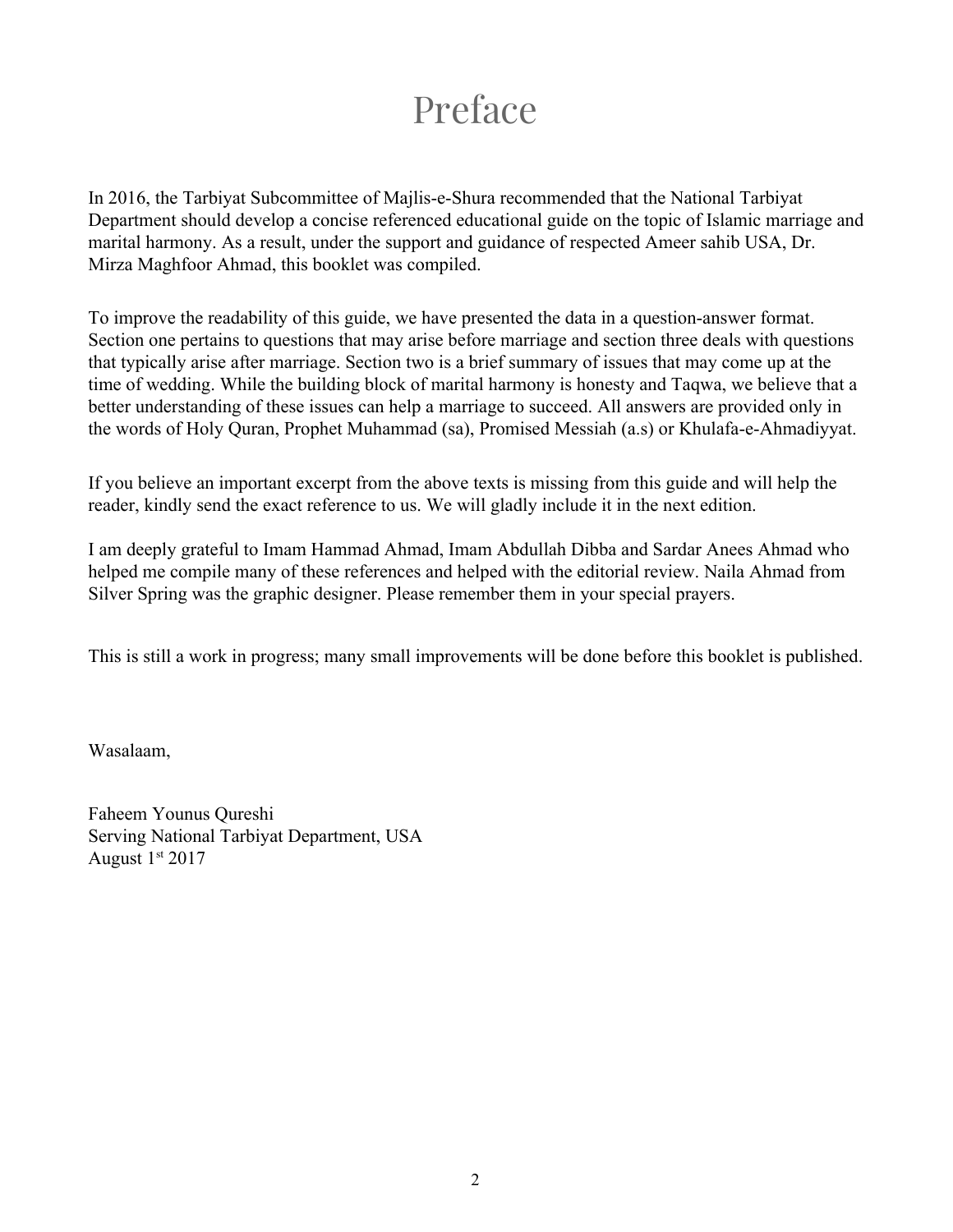# 7 Points

#### **Remember these seven things to bring happiness into your marriage**

#### **1. Remember, the love between a husband and wife is a sign of Allah.**

And one of His Signs is this, that He has created wives for you from among yourselves that you [30:22] may find peace of mind in them, and He has put love and tenderness between you. In that surely are .Signs for a people who reflect

#### **2. Be each other's friends**

The relationship between a husband and wife should be like two true and sincere friends. [Malfuzat, vol. 5, pp. 417]

#### **3. Remember to appreciate each other. Be thankful.**

"He who does not thank the people is not thankful to Allah." (Abu Dawud)

#### **4. Remember to listen. Remember to respect.**

Allah's Messenger said to her: "I know when you are pleased with me or angry with me." I said, "Whence do you know that?" He said, "When you are pleased with me, you say, 'No, by the Lord of Muhammad,' but when you are angry with me, then you say, 'No, by the Lord of Abraham.' " Thereupon I said, "Yes (you are right), but by Allah, O Allah's Messenger, I leave nothing but your name." (Bukhari)

#### **5. Remember, shaitan makes us fight.**

"Iblis (shaytan) places his throne upon water; he then sends detachments (for creating dissension); the nearer to him in rank are those who are most notorious in creating dissension. One of them comes and says: I did so and so. And he says: You have done nothing. Then one amongst them comes and says: I did not spare so and so until I sowed the seed of discord between a husband and a wife. The Satan goes near him and says: 'You have done well and then embraces him." (Muslim)

#### **6. Remember, don't argue or criticize each other, for Allah's sake.**

"I guarantee a house in Jannah for one who gives up arguing, even if he is in the right… " (Abu Dawud)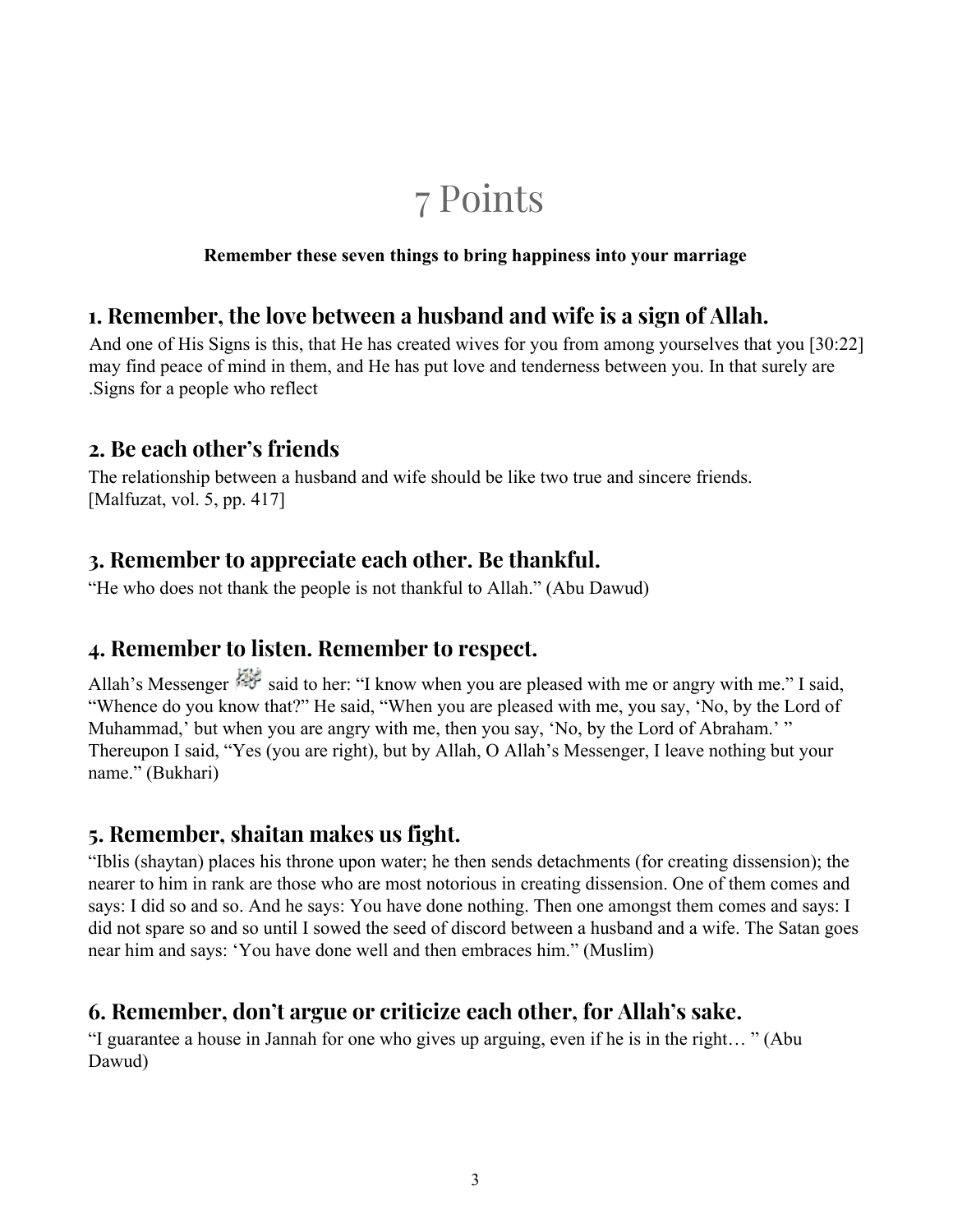## **7. Don't be quick to break the knot. Don't stonewall.**

If you desire that even angels should praise you in the heavens, then suffer in the path of Allah with grace and remain cheerful. Hear abuse and remain grateful. And despite frustrations, do not break your ties. You are the last people raised by God so do such deeds of piety so as to touch the loftiest standards of excellence. (Kishtee-e-Nuh)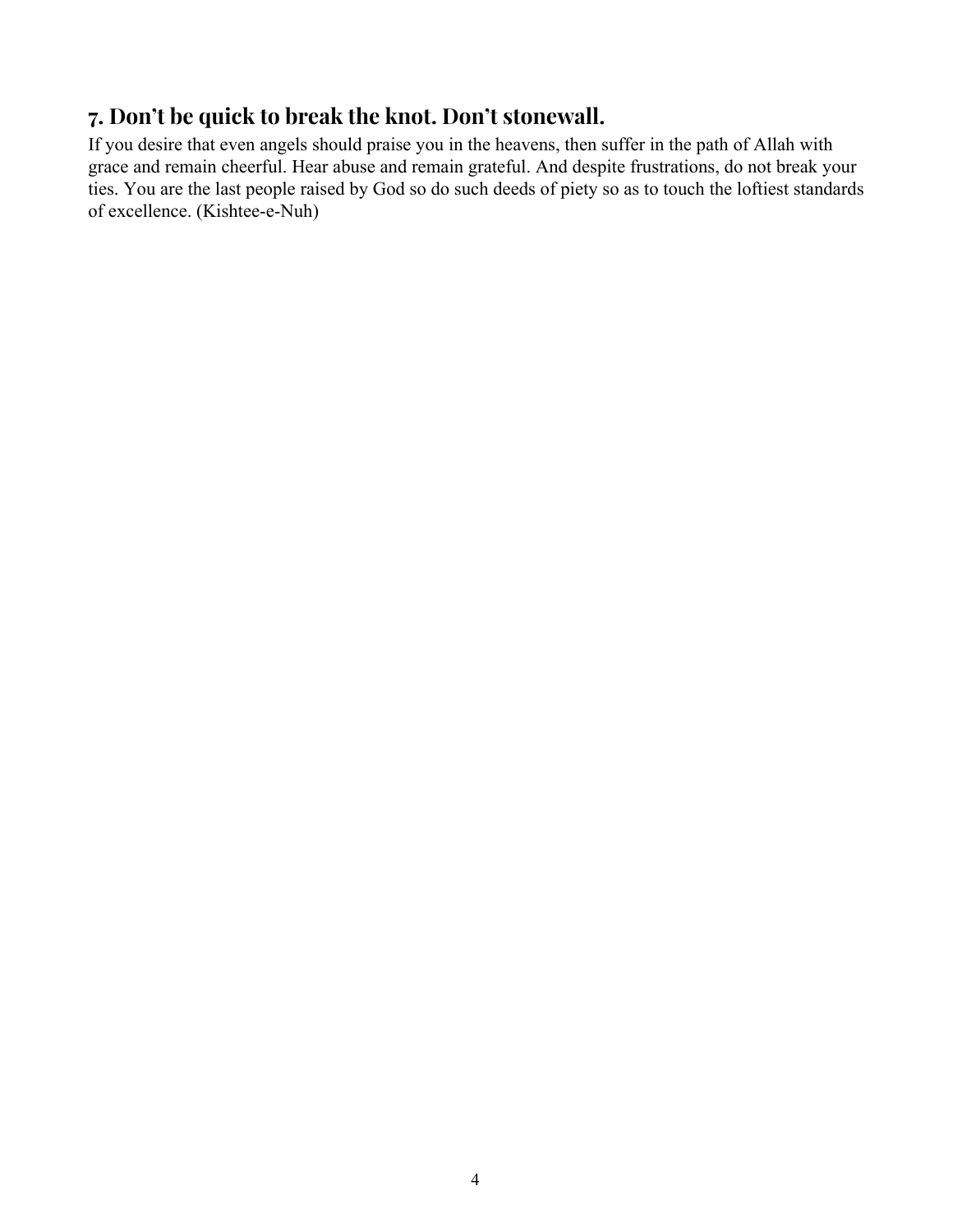# Section I - Before Marriage

#### **What is the purpose of marriage?**

And one of His Signs is this, that He has created wives for you from among yourselves that you [30:22] may find peace of mind in them, and He has put love and tenderness between you. In that surely are .Signs for a people who reflect

"The purpose of Nikah is for the continuity of one's progeny, to protect one's chastity, to attain love and peace, and to give the responsibility of a safe married life. The Qur'an names those married men and women as muhsin and muhsina, which means to be enclosed in a fort. This shows that the purpose of marriage is to safeguard oneself from satanic intuitions and attacks; also, it is to protect one's chastity and righteousness." (Fiqah Ahmadiyya Part 2, pp. 18-19)

"One of the purposes of marriage is that righteous servants of God may be born who may remember Him. The second purpose is that husband and wife may safeguard themselves against improper looks and misconduct through each other. The third purpose is that mutual love develops between them, safeguarding them against the distress of loneliness. All this is set out in the Holy Qur'an." (Chashma-i-Ma'rifat, Ruhani Khaza'in, Vol. 23, pp. 292-293)

In his speech of 25<sup>th</sup> June 1920, after announcing some marriages, Hadhrat Musleh Maud<sup>ra</sup> said: "It is necessary for the boy, the girl and their parents to know the purpose of marriage because without knowing the purpose of something it becomes impossible to act upon it …

Likewise with marriage, if someone doesn't know its purpose they won't be able to benefit from it. When the understanding of something is acquired then it becomes easy to benefit from it. For example, people who don't know the purpose of food could say that one eats when one is hungry; therefore, there is benefit behind it. But those who have reflected over it know its benefits and have discovered remedies from it … So the purpose of marriage is not jut for carnal desires. Those who think it is [primarily] for carnal desires are wrong. The doctors of European countries who take that to be the only purpose of marriage admit that a lack of knowledge of the true purpose of marriage has led to their weak offspring. It is not merely for love and affection, because that love is a temporal emotion, as are anger, desires, etc. in which man doesn't care … Therefore, those who base their marriage on love lose everything when the love dies out. When a man marries a woman because of her beauty, but she has very bad habits and cannot take care of the household, his life becomes a hell for him. Therefore, the purpose of marriage is Taqwa (the fear of Allah), safety of self and progeny, and for there to be success and ease in one's religious and worldly affairs. Islam understands this and teaches it as well."

## **How should one pray before the marriage?**

[25:75] And those who say, 'Our Lord, grant us of our wives and children the delight of our eyes, and make us a model for the righteous.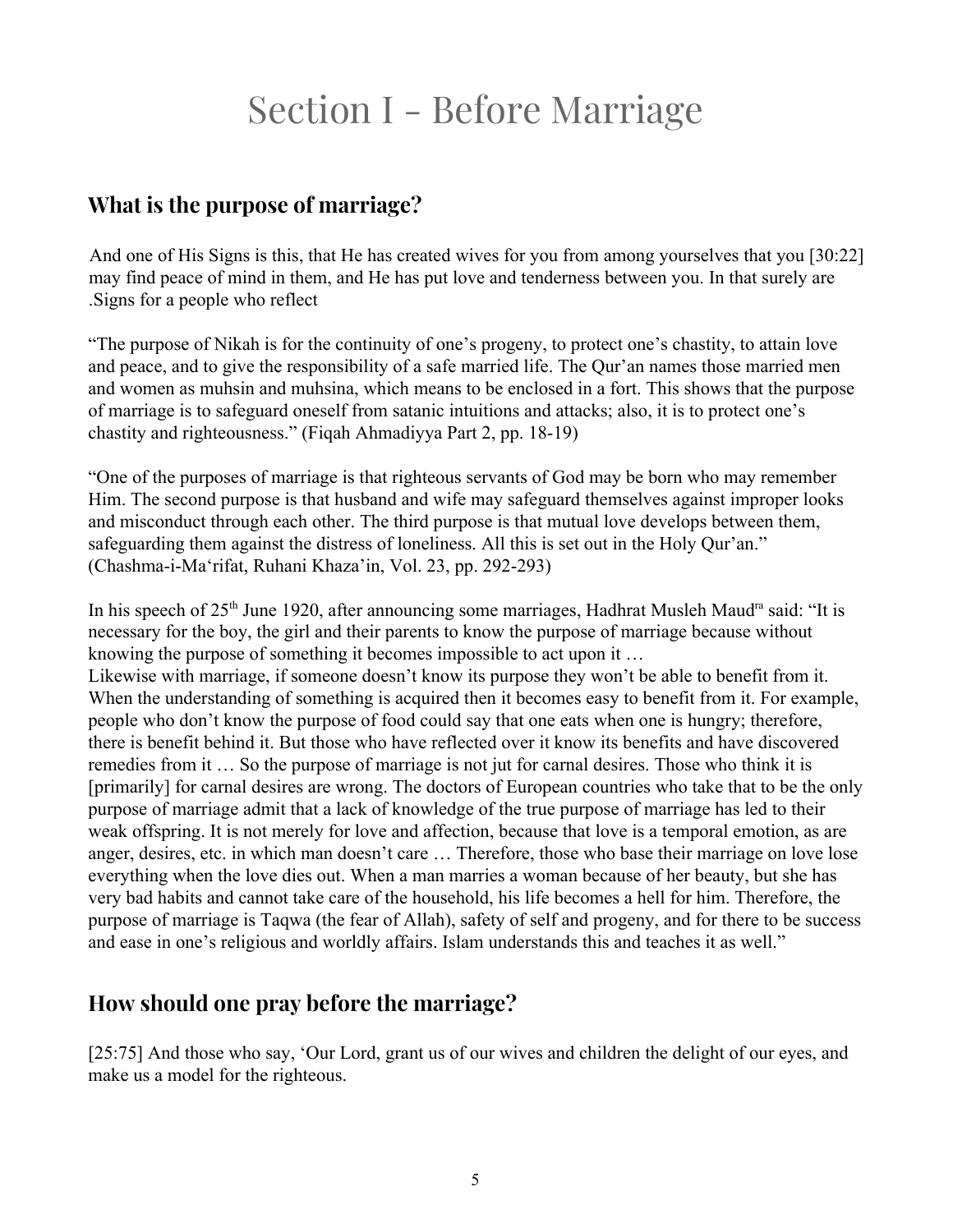Hazrat Musleh Maud (ra) said, "There are two types of Istikhara, one is general Istikhara and the other is specific Istikhara. The general Istikhara is done first and the specific Istikhara is done after."

"The general Istikhara is that a person pray without thinking of anyone specific that, 'O Allah, grant me a spouse with whose soul I have affinity.'

Secondly, the specific Istikhara should be observed when an opportunity arises. One should pray taking the name of the person with whom there is a proposal. In this way, the general Istikhara safeguards the specific Istikhara. Some people observe the first Istikhara and do not observe the second Istikhara, and some people observe the second Istikhara and do not observe the first Istikhara. Both should be observed and then the result ends up being correct."

"Some people are first fond of a certain woman, and then they observe Istikhara. In such an Istikhara, the inclination of the person generally affects the outcome and they start thinking that the result of the Istikhara was good. However, if they were not inclined to the proposal, then according to their inclination they think the Istikhara went against the proposal. However, the Istikhara did not go in favor of or against the proposal. Rather, it was their inclination that went in favor of or against the proposal, from which they come to the wrong conclusion." (Khutbate Nikah, pg. 435)

## **Why is there a need for such a marital harmony guide?**

Unfortunately complaints regarding this subject are on the rise. At times, extremely coarse allegations are made about women or they are severely mistreated by the in-laws and if it were not for the grace of Allah that in light of His commandment 'keep on admonishing'

(87:10) and in subservience and representation of the Holy Prophet (peace and blessings of Allah be on him) and the Promised Messiah (on whom be peace) attention is drawn to counsel and to advise, there would be great despondence and hopelessness.

Huzur said that today he would counsel and advice in the hope that his counselling will be blessed, he prayed that may Allah bless the words that he counsels with. Huzur said it is distressing to hear incidents concerning marital friction in the sense that our aims and objections are so lofty, and here we are entangled in egotistical webs borne out of trivial matters. Both men and women should self-reflect; in addition both sides of in-laws should self-reflect, for it could be the fault of either side - although it is usually the male side that commits the excesses. (Friday Sermon, November  $10<sup>th</sup> 2006$ )

# **What's the magnitude of the problem?**

Huzur (aba) said that on his instruction Ameer Sahib (UK) has carried out a survey that tells us that the rate of incidents of culpability amongst men are three times that of women [and] in 30% to 40% of the matters it is the in-laws who create the friction.

Putting it in perspective, Huzur (aba) said it is not as if there is no virtue or sincerity in the Community; certainly the majority of the Community is firm on what is good. There are even those who trust their daughters-in-law more than their own offspring. However, regarding this issue, if similar surveys were carried out in USA or Canada as the one in the UK, a similar picture would emerge there. The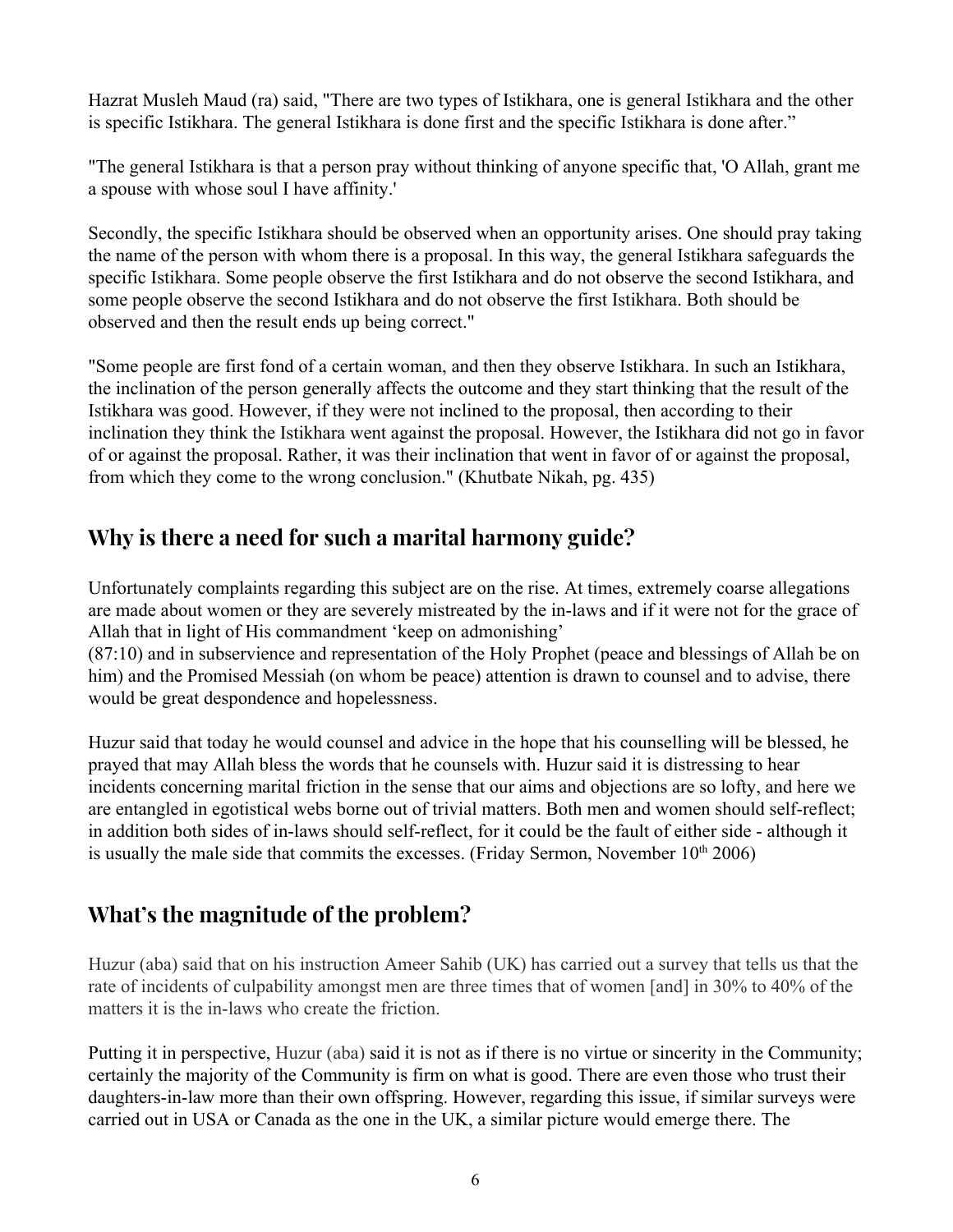Tarbiyyat department and all the auxiliaries need to be very proactive in this matter. (Friday Sermon, November  $10<sup>th</sup> 2006$ )

#### **What's wrong with the idea of not marrying at all?**

The Holy Prophet (peace and blessing of Allah be on him) said: "Marriage is my precept and my practice. Those who do not follow my practice are not of me" (Ibn Majah).

"When a man has married, he has completed one half of his religion" (Mishkat).

Narrated `Abdullah: We were with the Prophet (عسلم الله ) while we were young and had no wealth whatever. So Allah's Messenger (صلى الله عليه وسلم (said, "O young people! Whoever among you can marry, should marry, because it helps him lower his gaze and guard his modesty (i.e. his private parts from committing illegal sexual intercourse etc.), and whoever is not able to marry, should fast, as fasting diminishes his sexual power." Bukhari 5066

#### **What is the true interpretation of a "Qawwam"?**

Hazrat Khalifatul Masih IV (ra) said, "Those men are Qawwam who financially provide for their wives. Those useless men who live off of the income of their wives are not at all Qawwam." ([Commentary 4:35\)](https://www.alislam.org/quran/tafseer/?page=134®ion=UR&CR=V3,H2,T1)

"You hear so much about women's liberation and women's rights, etc. Islam speaks of a comprehensive fundamental principle, which covers all situations: And they (the women) have rights similar and equal to those (of men) over them in equity; (i.e., for women, there are exactly equal rights as for men, as men have rights upon women. There is thus total equality and there is no difference whatsoever between the fundamental human rights of women and men.) But men have a degree of advantage over them. And Allah is Mighty and Wise.

In another part of a verse of the Holy Quran, it is stated: Men are appointed guardians over women because of that in respect of which Allah has made some of them excel others despite the fact that they spend of their wealth.

From the Arabic word Qawwamun (guardians made responsible to keep their wards on the right path), some medieval-minded ulema deduce and claim the superiority of men over women, whereas the verse only refers to an advantage that the breadwinner has over his dependents. As such, the guardian is better qualified to exert moral pressure on the wards to continue to remain on the right path. As far as basic human rights are concerned, it does not in any way refer to women being unequal or to men's superiority over women. The last part of the verse refers to the above-mentioned advantage and makes it manifestly clear that despite this advantage, the fundamental rights of women are exactly equal to those of men. The Arabic letters wa is to be translated as 'despite the fact that' or 'while' and in this context seems to be the only correct translation." (Islam's Response to Contemporary Issues, pp. 93-94)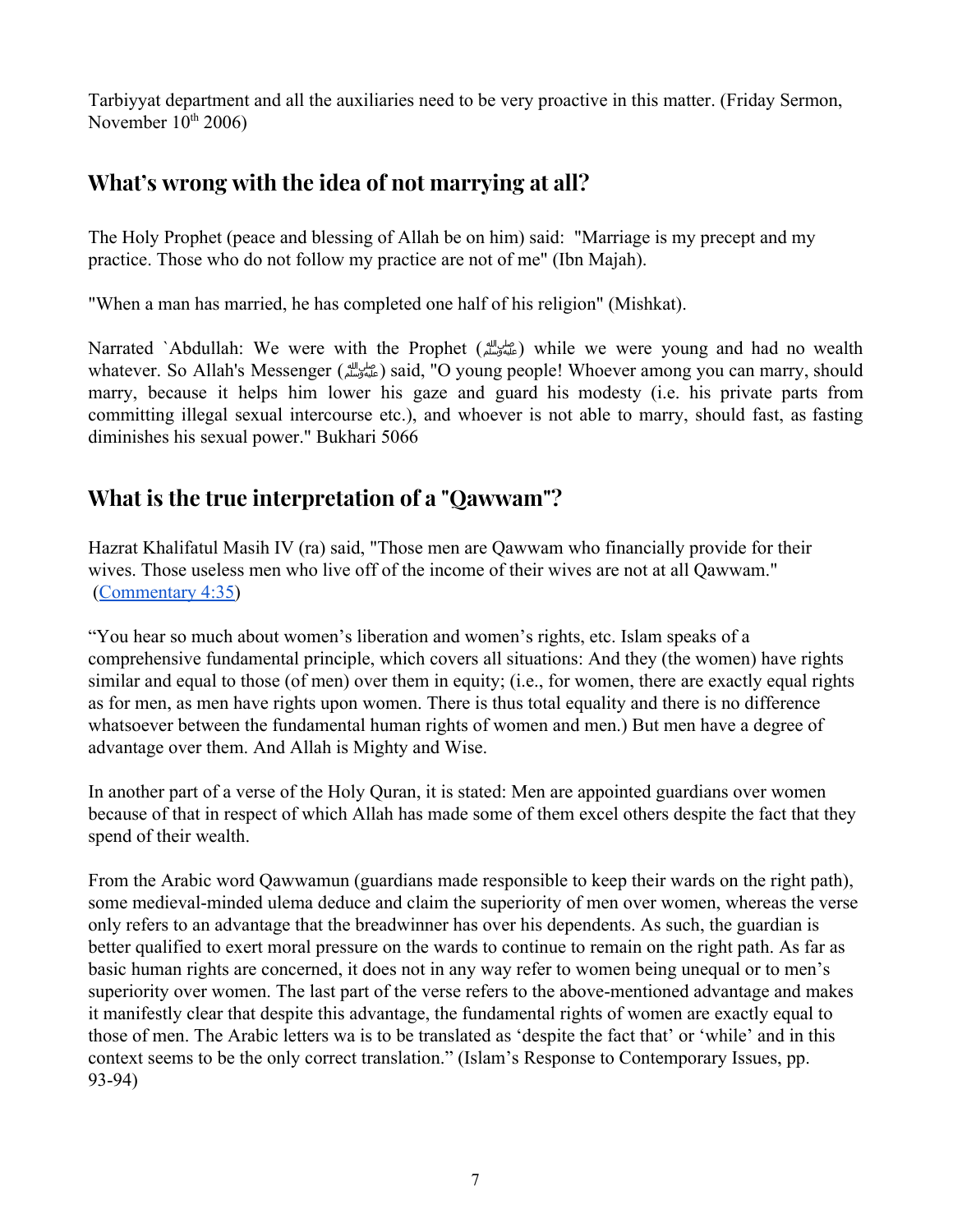"In this regard, the verse cited earlier, which refers to guardians (Qawwamun), lays a very heavy responsibility on the shoulders of a husband. If his conduct is not conducive to the creation of an ideal atmosphere for a healthy family life, he would have failed in his responsibility to act as a guardian (Qawwam). It should be remembered that the best example of Qawwam was the Holy Founder (sa) of Islam himself. He was neither harsh, nor dictatorial, nor in any way offensive or over-assertive in relation to his family. To keep them on the right path was a grave responsibility, but the way that he discharged this responsibility serves as an excellent living example for all times to come for all those who want to investigate and comprehend the real meaning of the epithet Qawwam.

In a famous tradition, Abu Hurairah (ra) relates that the Holy Prophet (sa) said: "The most perfect of believers in the matter of faith is he whose behavior is best; and the best of you are those who behave best towards their wives." (Tirmidhi)

If the parents really want their children to grow up into members of a righteous society, they should remember that mutual relationships between husbands and wives are going to play an important role in the making or breaking of the character of their children." (Islam's Response to Contemporary Issues, p. 108)

Huzoor (aba) said, "Every married man is the guardian of his family, and looking after their needs is his responsibility. Man has been made the Qawwam, and to provide for the expenses of the home and for the education of the children is his responsibility. However, unfortunately in the Jama'at there are some men who, rather than providing the expenses of the home, instead ask their wives to to pay their expenses. However, they have no right on the income of their wives. If a wife pays some expenses, then that is her favor to her husband." ([Khutbate Masroor 2004](http://www.alislam.org/urdu/sermon/FST20040702-UR.pdf), pg. 184, March 5 2004)

#### **What is the real meaning of "arranged marriage"?**

"No marriage can be arranged and entered into without the consent of both man and woman. However, the woman needs a guardian or representative for the arrangement. The purpose is to safeguard her rights and to maintain her modesty. Islam allows both the man and the woman to see and talk to each other before the marriage, with a chaperon present at these meetings." (Khalifatul Masih IV, Questions and answers, 6/21/92)

#### **Why should I prefer righteousness of my potential spouse over looks?**

Abdullah ibn Amr reported: The Messenger of Allah, peace and blessings be upon him, said, "The world is provision and the best provision in the world is a righteous woman." Source: Sahih Muslim 1467

Narrated Abu Huraira: The Prophet (صلى الله) said, "A woman is married for four things, i.e., her wealth, her family status, her beauty and her religion. So you should marry the religious woman (otherwise) you will be a losers. Bukhari 5090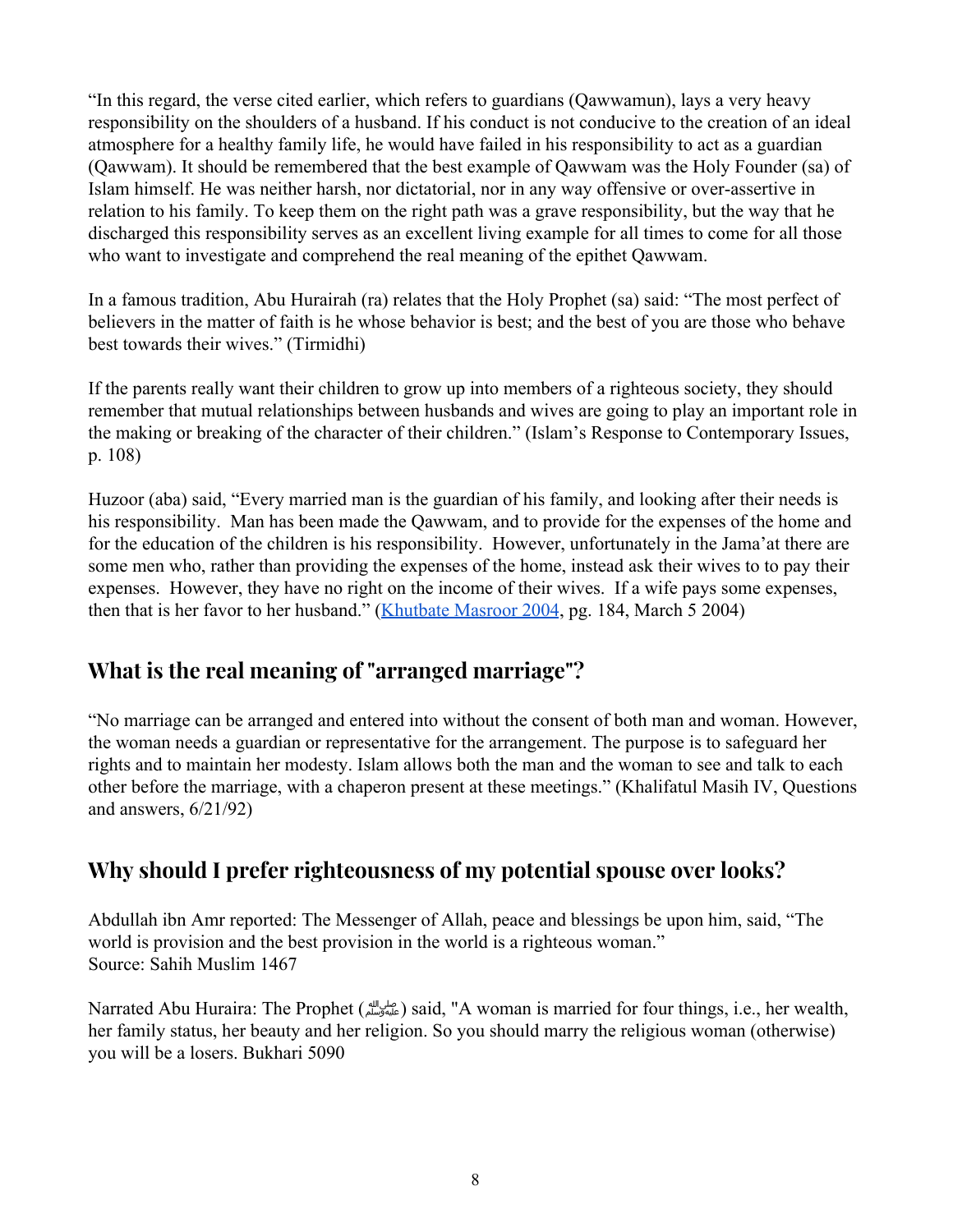## **What are the rights of a boy and girl if they don't like a proposed match?**

"It is narrated by Ibn 'Abbas (ra) that a virgin girl came to the Holy prophet (sa) and said that her father had married her with someone but she did not like him. The Holy Prophet (sa) gave her the option to maintain that marriage or reject it." (Abi Dawud, Bab Fil-Bikr Yuzawwijuha Abaha)

"It is regrettable that some demand from the first day that they do not wish to live with their spouse and it transpires that the marriage only took place due to parental pressure and that their intent was to marry elsewhere. Huzur said parents should not destroy lives in this manner." (https://www.alislam.org/archives/2006/summary/FSS20061110-EN.html)

#### **What are Islamic teachings on cousin marriages?**

Holy Quran specifically mentions who we cannot marry in the following verse. "Forbidden to you are your mothers, and your daughters, and your sisters, and your fathers' sisters, and your mothers' sisters, and brother's daughters, and sister's daughters, and your *foster*-mothers that have given you suck, and your foster-sisters, and the mothers of your wives, and your stepdaughters, who are your wards by your wives unto whom you have gone in — but if you have not gone in unto them, there shall be no sin upon you — and the wives of your sons that are from your loins; and *it is forbidden to you* to have two sisters together *in marriage*, except what has already passed; surely, Allah is Most Forgiving, Merciful.' (Quran 4:24)

"Indeed, one should take into consideration the proposals from within one's family, but even then it is not compulsory. The Promised Messiah (as) was also once asked in regards to the proposals from one's own family, and the Promised Messiah (as) said that it is better to settle the marriage within one's family if a suitable match is available, but it is not compulsory to do so." (https://www.alislam.org/friday-sermon/2017-03-03.html)

#### **What's wrong with two boys seeking a woman in marriage at the same time?**

Yahya related to me from Malik from Muhammad ibn Yahya ibn Habban from al-Araj from Abu Hurayra that the Messenger of Allah, may Allah bless him and grant him peace, said, "Do not ask for a woman in marriage when another Muslim has already done so." Muwatta Hadith 1

#### **Is it ok for me to see a woman before I marry her?**

Narrated Al-Mughirah bin Shu'bah: It was narrated that Al-Mughirah bin Shu'bah said: "I proposed marriage to a woman during the time of the Messenger of Allah, and the Prophet said: 'Have you seen her?' I said: 'No.' He said: 'Look at her, for that is more likely to create love between you.'" Sunan An Nasai 3235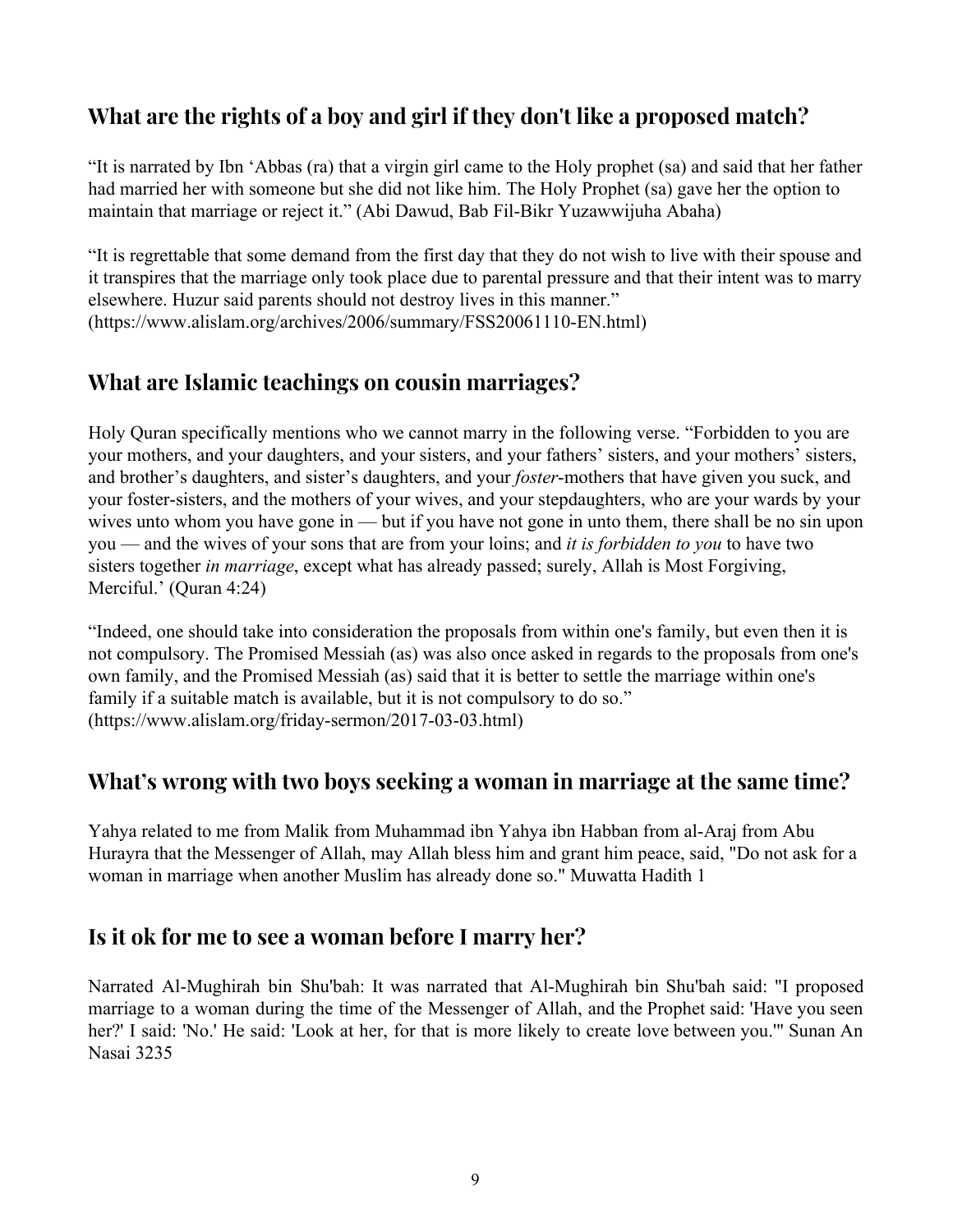#### **I want to marry someone who is not an Ahmadi Muslim yet. Why is it important for that person to sincerely accept Islam Ahmadiyya before we move ahead with tying the knot?**

And marry not idolatrous women until they believe; even a believing **bond**-**woman** is better than an idolatress, although she may *highly* please you. And give not *believing women* in marriage to idolaters until they believe; *even* a believing slave is better than an idolater, although he may *highly* please you. These call to the Fire, but Allah calls to Heaven and to forgiveness by His command. And He makes His Signs clear to the people that they may remember. (Quran 2:222)

It was narrated that Anas said: "Abu Talhah proposed marriage to Umm Sulaim and she said: 'By Allah, a man like you is not to be rejected, O Abu Talhah, but you are a disbeliever and I am a Muslim, and it is not permissible for me to marry you. If you become Muslim, that will be my dowry, and I will not ask you for anything else.' So he became Muslim and that was her dowry." (one of the narrators) Thabit said: "I have never heard of a woman whose dowry was more precious than Umm Sulaim (whose dowry was) Islam. And he consummated the marriage with her, and she bore him a child." Sunan Nasai 3341

#### **When should we go for premarital counseling?**

Premarital counseling should be conducted weeks and months ahead of the wedding date so both sides have time to identify and resolve any differences. More information and a premarital counseling request form are available at www.rishtanata.us

#### **What are the conditions surrounding the paying of a dowry (Huq Mehr)? What steps should be taken if a wife agrees to forego the dowry?**

Huzoor (aba) said that Islam has laid down various injunctions to secure the future of a woman. One of these is that a dowry should be fixed for her at the time of Nikah which the husband is obligated to pay. Some people have a misunderstanding that dowry is only to be paid in case of divorce or separation. Some people covet the earnings of their wives. Likewise, there is a custom in some poor families and countries that the bride's parents receive the dowry from the bridegroom at the time of the wedding and the bride receives nothing and remains empty handed. Huzoor (aba) said that such ways are totally unlawful and are strictly forbidden by Islam. Citing an episode of a companion of the Promised Messiah (as), Huzoor (aba) said that it is essential to hand over the dowry to the wife before she chooses to forego it.

(https://www.alislam.org/tj/sermons/FSJ20160401-EN.pdf)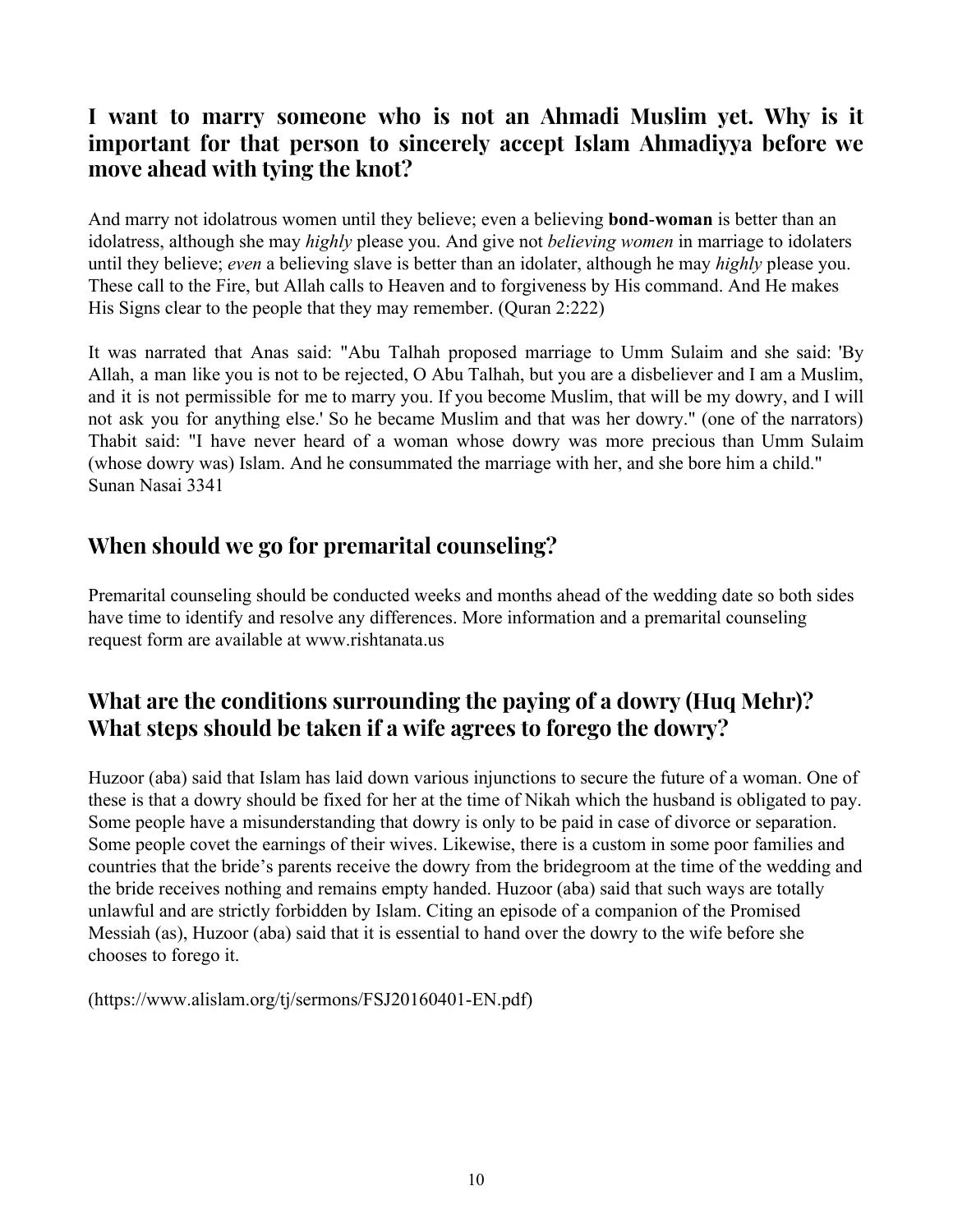#### **Would a Muttaqi marry someone with the sole intention of obtaining a legal immigration status in a Western country?**

Citing part of verse 20 from Surah Al Nisa (4:20) as a guide, Huzur (aba) said there is a tendency among some men from India & Pakistan who marry girls living in the Western world that as soon as their immigration status is confirmed, they tend to turn nasty. Then there are those who marry girls from Pakistan, etc. but later maintain that they do not quite like them. It has become trendy to maintain that they feel there is no compatibility. These people should reflect and ponder over this; their actions are far removed from taqwa.

(Friday Sermon, November 10th 2006)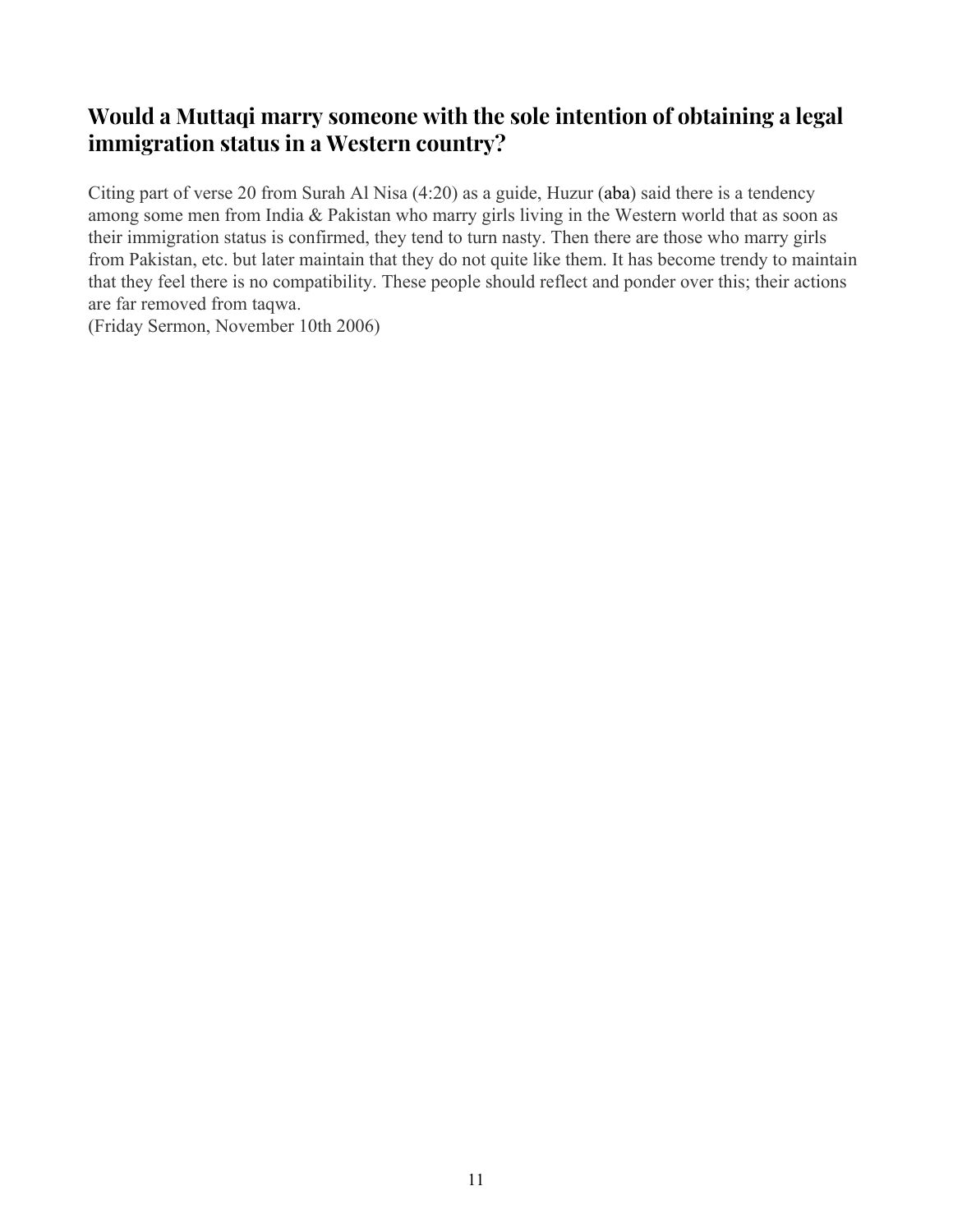# Section II - At the Time of the Wedding

#### **Can we celebrate Mehndi?**

So much money is spent on marriage celebrations that in places where these rituals are followed, people have assumed that these are among the obligations of marriage. For example, there is the Mehndi (henna) ceremony. It is given the same significance as the wedding day. Invitation cards are printed, stages are prepared and series of parties continue for many days prior to the wedding. Each day a new stage is set up [and] lavish meals are discussed and reviewed. This ritual has also grabbed hold of those who do not have the means to afford it and as a result they go into debt.

Non-Ahmadis have been following these rituals but now some Ahmadi households are also practicing some of these idle matters. Huzur (aba) said he had recently drawn attention that we should desist from extravagance and lavish dinners at the Mehndi ceremony. On the day [of the earlier sermon] a family from London were holding a Mehndi reception. Upon listening to Huzur's sermon, they cancelled the reception and instead invited a few friends of the bride to dinner. They sent the food which was prepared for the reception to a function that was being held at Baitul Futuh. Such are the Ahmadis who act immediately upon being reminded and also write in letters of apology. However, Huzur (aba) said he has received some complaints from Pakistan and also from Rabwah. Some people are getting involved in these rituals a little too much. Rabwah is a small town, so everything is noted quite quickly there. Therefore, Huzur (aba) said he was saying it openly that these idle rituals and ceremonies should not be followed and should be brought to an end. Friday Sermon, Jan 15 2010

#### **How lavish the wedding meals should be?**

In Islam, marriage is an obligation and a wedding reception may be held if it can be afforded. Meals can be served at the reception, although it is not essential that all the guests be served a meal. If the wedding party is travelling from a long distance, then maybe just they can be served a meal. However, if the law of the land does not permit serving a meal then it should be avoided. At one time, serving a meal at weddings was legislated against in Pakistan. Huzur (aba) said he was not aware of the exact current restrictions but some restrictions still apply. The authentic commandment in Islam is that of holding a reception for Walima, that, too, in accordance with one's means. God has told us the objective of our creation and any good work that is done to please God becomes [a form of] worship. (Friday Sermon, Jan 15 2010)

#### **A simple walima will disgrace us within the family and community. Therefore, let's borrow money on our credit card but have a upscale walima dinner." Is this approach right or wrong?**

Narrated Anas: The Prophet (صلى الله) did not give a better wedding banquet on the occasion of marrying any of his wives than the one he gave on marrying Zainab, and that banquet was with (consisted of) one sheep. Bukhari 5168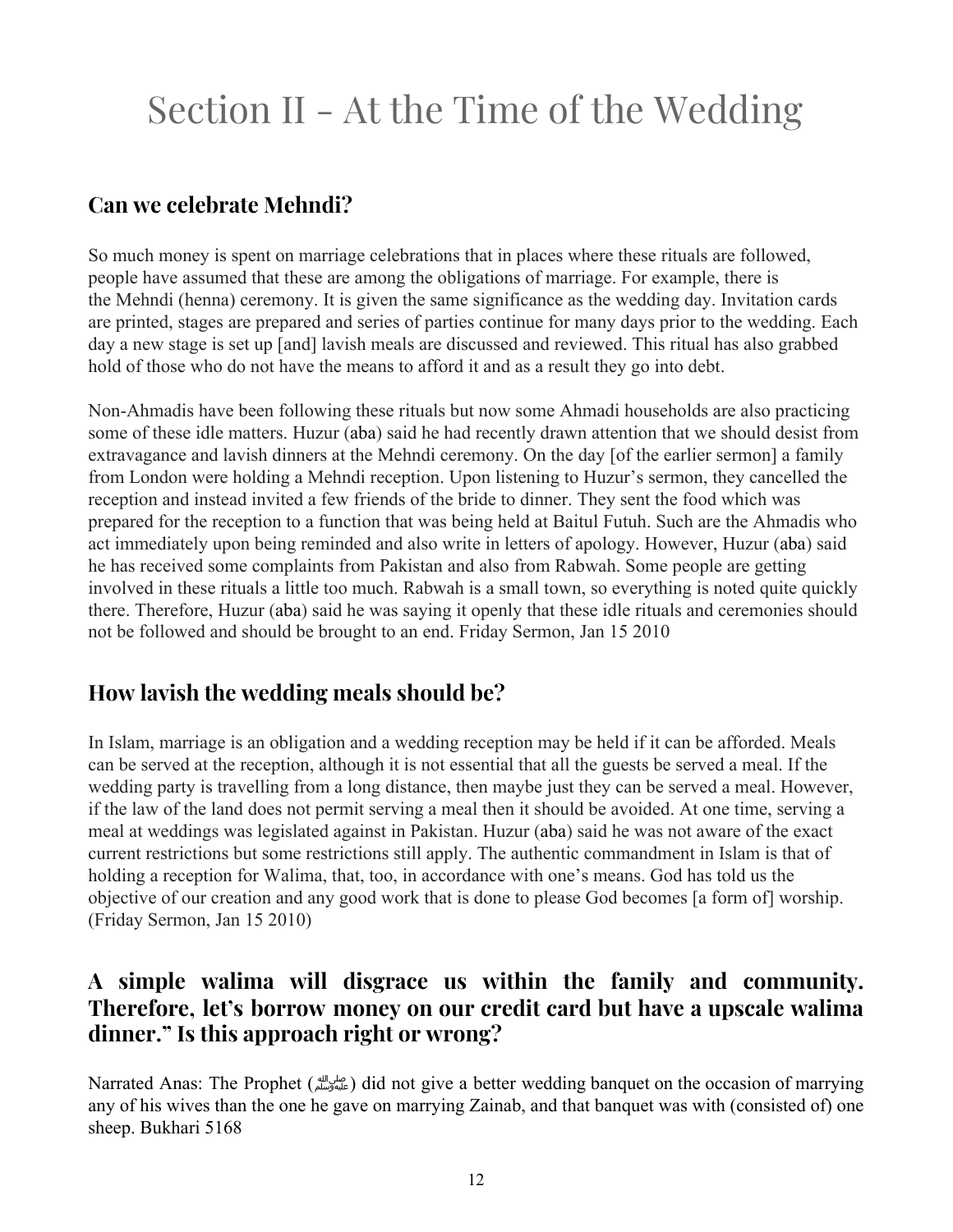Narrated Safiyya bint Shaiba: The Prophet (صلى الله عليه وسلم (gave a banquet with two Muddy of barley on marrying some of his wives. (1 Mudd= 1 3/4 of a kilogram). Bukhari 5172

#### **Can we borrow money to prepare a befitting dowry for our daughter?**

At times, women are reproached and given taunts for not bringing enough dowry. Such people need to look at the blessed model of the Holy Prophet (sa) in this regard and how he married off his daughters by adopting simplicity when gifting the dowry. Similarly, the family of the bride should not place undue burden upon themselves and only gift what they can easily afford. (Friday Sermon, March 3<sup>rd</sup>, 2017)

#### **Shouldn't we be worried about the financial status of a potential bridegroom?**

Huzur added that the girls' side of the family often ask before the marriage whether the boys has a house of his own and if not, then they do not pursue with the proposal. This is also wrong because eventually one is able acquire a house of their own but marriages should be settled by giving precedence to Taqwa [righteousness] and not by worldly standards. Similarly, certain families do not give their daughters in marriage to missionaries because they are life-devotees. (Friday sermon, March 3 rd , 2017)

#### **"We should push the bridegroom to increase the amount of dowry that he will give to the bride (Haq Maher) as it will be a sign of honor for us at the time of Nikah." Is this statement correct or incorrect?**

It was narrated that Abu Al-'Ajfa' said: "Umar bin Al-Khattab said: 'Do not go to extremes with regard to the dowries of women, for if that were a sign of honor and dignity in this world, or a sign of piety before Allah, the Mighty and Sublime, then Muhammad would have done that before you. But he did not give any of his wives, and none of his daughters were given, more than twelve Uqiyyah. A man may increase the dowry until he feels resentment against her and says: You cost me everything I own Sunan An Nasai 3349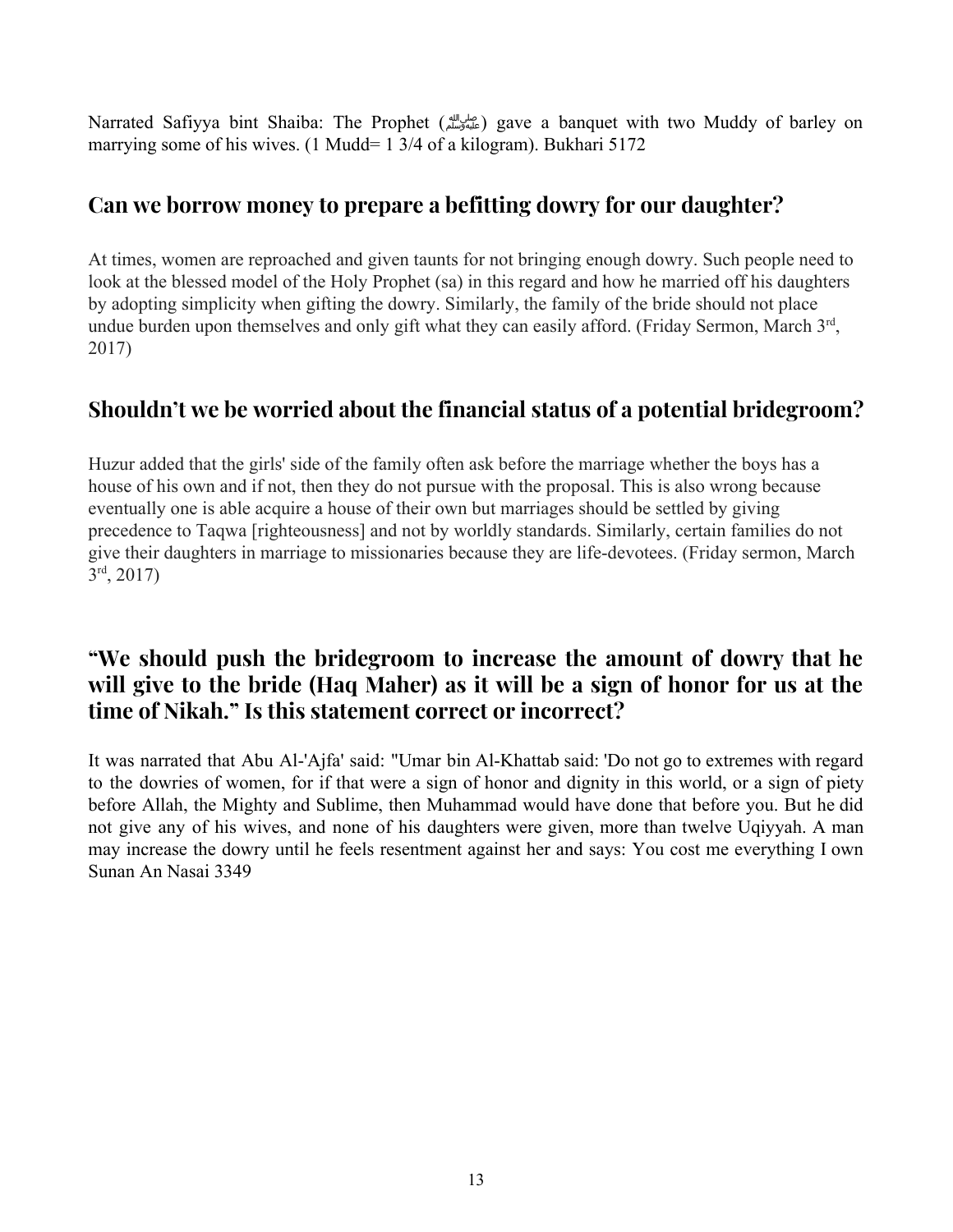# Section III - After Marriage

#### **After marriage, is it recommended to live with parents/in-laws, or on our own?**

Hazrat Khalifatul Masih I (ra) said, "In India, people often complain of arguments at home, especially between mother-in-laws and daughter-in-laws. If they act on the Holy Qur'an, this will not happen. Look, it gives guidance that homes should be separate, the mother's home separate and the married children's home separate." ([Commentary 24:62\)](http://www.alislam.org/quran/tafseer/?page=233®ion=H3)

Huzoor (aba) stated: "One malady, because of which homes are being destroyed and a constant state of fighting and restlessness in homes exists, is that boys are staying with their parents and siblings in the same house even after marriage, despite having means and without any legitimate reason. If the parents are elderly, there is no one to serve them, they cannot move about doing activities, and there is no helper, then it is necessary and obligatory for that child to keep them with him and serve them. However, if there are siblings who are living with them, then there is nothing wrong with having a separate home. Nowadays, much harm are created because of this. If by living together you fall into more sins, then this service is no goodness."

"(Verse 24:62 of the Holy Qur'an) gives guidance that homes should be separate. The mother's home should be separate and the married children's home separate, only then will you go to one another's homes and eat there. This perception of people, that if they live separately from their parents [this] would be a great sin, is wrong. Some parents instill fear in their children and blackmail them, as if they will be hell bound as soon as they start living separately. This is an extremely wrong attitude.

Many times I have asked girls; in-front of their mother-in-law and father-in-law they say that they are living by their own choice, in fact even their husbands say this. However, when I ask them separately, the response from both of them is that they are living together because they have to. The result is that sometimes the daughter-in-law is transgressing against the mother-in-law, and sometimes the mother-in-law is transgressing against the daughter-in-law."

Huzoor stated, "Most families live with great love, but those who cannot should not make emotional decisions. Rather, if they have the capacity and facility, and there is no necessity, then it is better that they live separately. This is a very good point by Hazrat Khalifatul Masih I (ra) that if living together is so important, then why have the homes of the parents been mentioned separately?" (Khutbate Masroor vol. 4 pg. 570-571)

#### **Can a girl work after she is married?**

Hazrat Khalifa Rabi (rh) [said](http://www2.alislam.org/askislam/mp3/MEI_19850806_09.mp3), "Some ladies have such professions as are very important for the lady folk itself, for instance lady doctors. Their profession also, perhaps, interferes to some degree with primary purpose of creation, yet it helps the women folk in general and that is in itself a very useful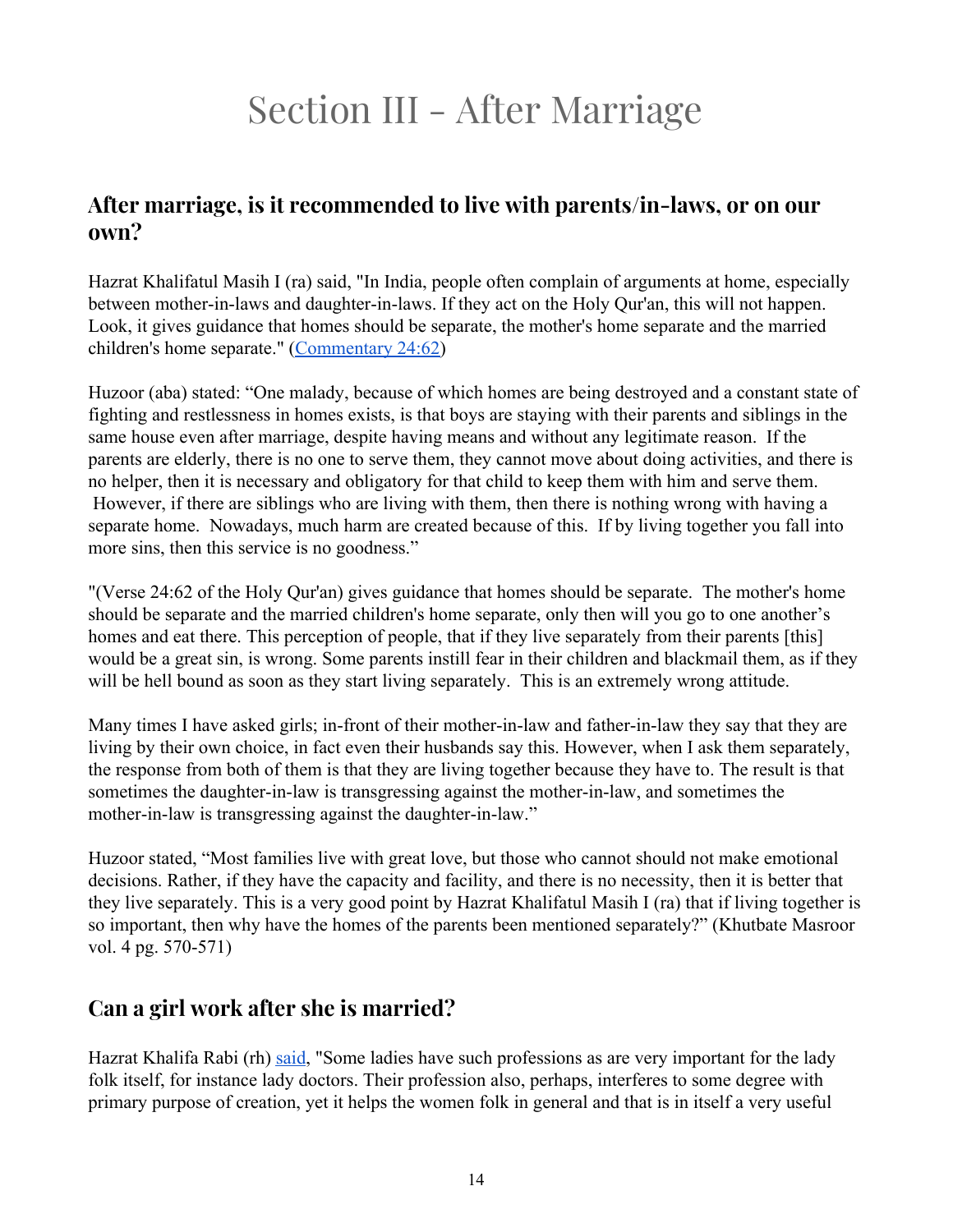occupation. So, I fully support ladies becoming lady doctors, particularly specializing in the diseases of ladies, so that they don't have to go to men."

Hazrat Musleh Maud's (ra) own wife, Hazrat Sarah (rh), was not able to raise her youngest child because she was extremely busy in studying so that she could gain the education needed to educate the women of the Jama'at. [\(Meri Sarah,](http://www.alislam.org/urdu/au/AU13-8.pdf) pg 8)

Hazrat Musleh Maud (ra) said, "Thus, we have to see what knowledge we are in need of. We are in need of the knowledge of religion. If a girl passes in M.A. but she does not know training of children and homemaking, then she is not a scholar but is ignorant. The first obligation of a mother is training of children, and then homemaking. She who studies Hadith and the Holy Qur'an is a religious and Muslim woman. If a woman progresses in studying general books so that she can become a teacher or learn medicine, then this is beneficial because we are in need of this but all other subjects are vain." ([Anwarul Ulum, vol 13](http://www.alislam.org/urdu/au/AU13-15.pdf) pg 201)

Hazrat Musleh Maud (ra) said, "Similarly, women say that we will have jobs; but if they have jobs, then their offspring will be ruined. How will they train their children ... The real responsibility on women is the education and training of children, and this responsibility is no less than the responsibility of Jihad. If the training of children is done well, then the foundation of a people is firm and they progress. If their training is not done well, then one day or another those people are inevitably ruined." ([Anwarul Ulum, vol 15](http://www.alislam.org/urdu/au/AU15-10.pdf) pg 28)

Hazrat Musleh Maud (ra) wrote, "Many girls are studying just for earning and employment, although the duty of a woman is not employment. This trend of employment of women is a remnant from the cursed remnants of Western culture. Islam has placed the responsibility of providing income on men. "Men are guardians over women because Allah has made some of them excel others, and because they (men) spend of their wealth. So virtuous women are those who are obedient, and guard the secrets of their husbands with Allah's protection."  $(4:35)$  $(4:35)$  ... Thus, rather than spending their time in some other way, righteous women should spend their time in the protection and guardianship of men, and in the absence of men when they are out earning a living, they should, with the help of Allah Almighty, safeguard those trusts that have been entrusted to them, as in they should turn their attention to matters of homemaking, train the children, keep the morals of the home and neighborhood right, etc." (Meri Sarah pg 23)

The Holy Prophet (sa) said, "The man is a guardian of his family, the woman is a guardian and is responsible for her husband's house and his offspring" ([Bukhari, Muslim\)](http://sunnah.com/riyadussaliheen/1/283)

Huzur (aba) advised women with children, "The first responsibility is the raising of children. If she is starving, then she may work, but she should have enough resolve to go and come straight back from work and also raise her children. If she is working only to earn money to do fashion, then she should leave her job." (<https://www.youtube.com/watch?v=0a-PHZcqxRM>)

Hazrat Khalifatul Masih IV (rh) said, "Islam has placed the responsibility on men to earn a living. It carries a profound wisdom in it. Although women are allowed to earn when necessary and to fulfill their needs, but only if they are unable to avoid it. But to earn as a profession is men's responsibility." ([Hawa Ki Betian](http://www.alislam.org/urdu/pdf/HawaKiBatian.pdf) pg 148)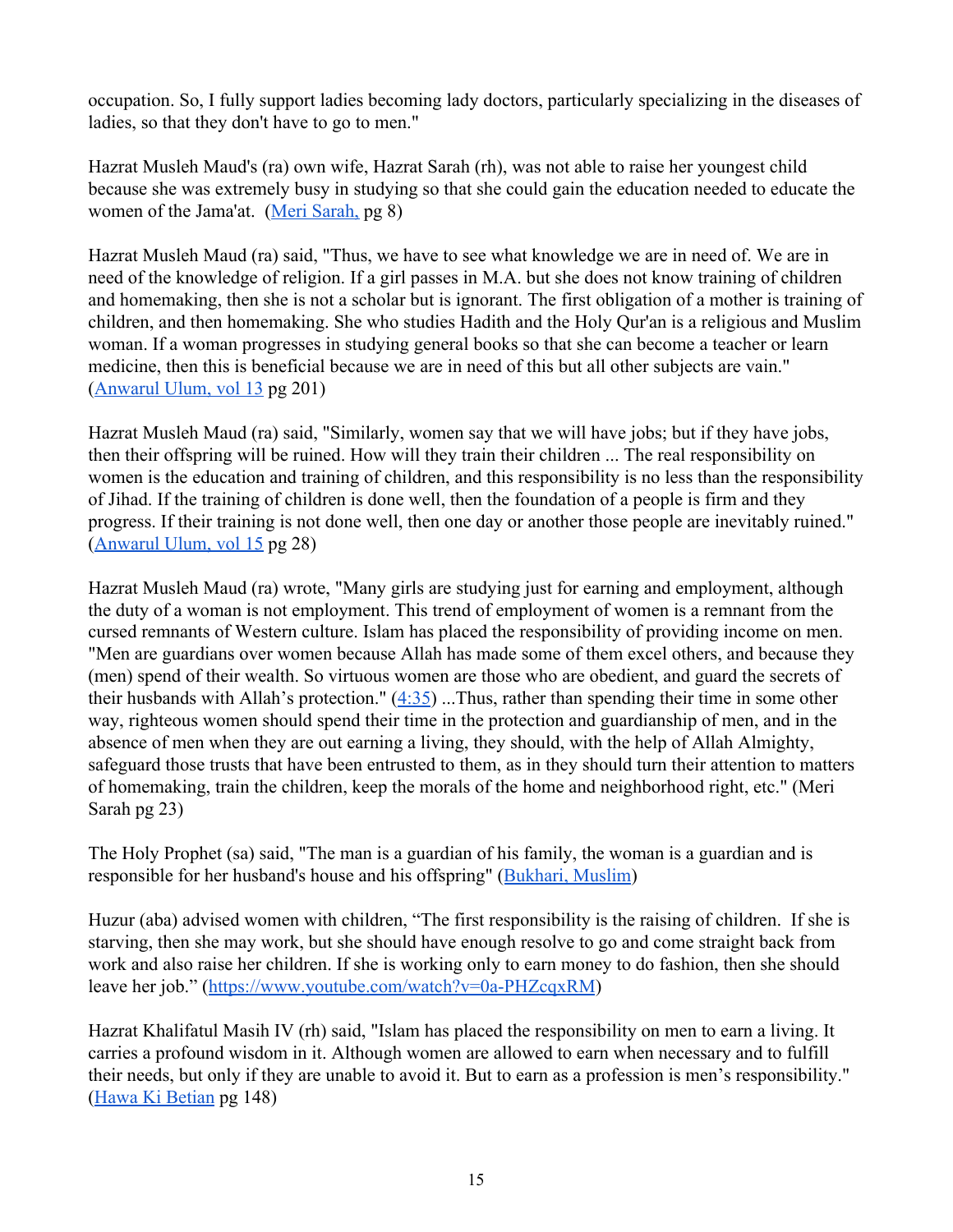Hazrat Musleh Maud (ra) said, "The intentions of Hazrat Khadija (ra) were very lofty. When the Holy Prophet (sa) married her, she quickly perceived that she had married a man who has self-respect. She realized that, 'He does not have wealth and I have great wealth; when I place food before him, then he will feel that his wife has given him food; if I have clothes made for him, then he will feel that his wife had it made for him; if I give him money, he will feel his wife has given him money. He will not be able to bear this because God Almighty has made him a man with self respect.' Thus, after marriage, Hazrat Khadija (ra) said to the Holy Prophet (sa) that, 'I have a wish, please accept it.' He asked what the matter was. She said, 'I wish to call witnesses and give you all of my wealth, spend it as you wish.' Hearing this might have also been difficult for the Holy Prophet (sa) but Hazrat Khadija (ra) said, 'I also give all of my slaves to you.' Since the Holy Prophet (sa) did not like slavery, this also became a reason why he accepted the request of Hazrat Khadija (ra). He (sa) said, 'Khadija, think it over well, lest you regret it afterwards. I do not like keeping slaves, and if you give me your slaves, I will immediately free them.' Hazrat Khadija (ra) said that she accepted. Thus, Hazrat Khadija (ra) gave all of her wealth and all of her slaves to the Holy Prophet (sa) and he immediately freed all of them." "Hazrat Khadija (ra) did not just marry a poor man. After marrying him, she also did not care for whether her wealth would be a source of comfort for her. She turned her wealth over to her husband as well so that he may give it away. This quality is the reason why the Holy Prophet (sa) had extreme love for her in his heart." (Khutbate Nikah, pg. 667-668)

Hazrat Khalifatul Masih IV (rh) [said](http://www2.alislam.org/askislam/mp3/MEI_19850806_09.mp3), "The guiding principle I have told you [is] that you should think within you, what is the main purpose of your creation in a way which is different from men. Allah could make us exactly the same, but He has made us different because our functions are different."

#### **Can a husband or wife pursue higher education after marriage?**

Any career would be all right which does not interfere with the purpose of their creation as women. Women are held mainly responsible and this is how they are created differently from man. To give birth to children, the future generation of mankind, look after them and bring them up in a way as the future of mankind is brighter and better than before; at least it is as good as the present, not worse. This is a very great and grave responsibility on the shoulders of ladies. If they are drawn much more to other hollow activities of life which begins to tell on their main function, and which begins to divert their attention from the main purpose for which they are created, then to that extent, humanity as such would begin to suffer. And they may leave such generations behind as would be in a worse state of human relationships as they would not be well brought up. So any profession which begins to interfere with this timely function of ladies would be that much discouraged. To that degree, it should be discouraged. But that is not a general rule. Some ladies have such professions that are very important for the lady folk itself, for instance lady doctors. Their profession also perhaps interferes, to some degree, with the primary purpose of creation, yet it helps the women folk in general and that in itself is a very useful occupation. So I fully support ladies becom[ing] lady doctors, particularly specializing in the diseases of ladies so that they do not have to go to men. But otherwise there are other professions which draw them out to a life pattern that they are ill-suited … So whatever we do in life, we should not let this main purpose of our creation be interfered with. (Hadhrat Khalifatul Masih, Question and Answer Session 8<sup>th</sup> June 1985)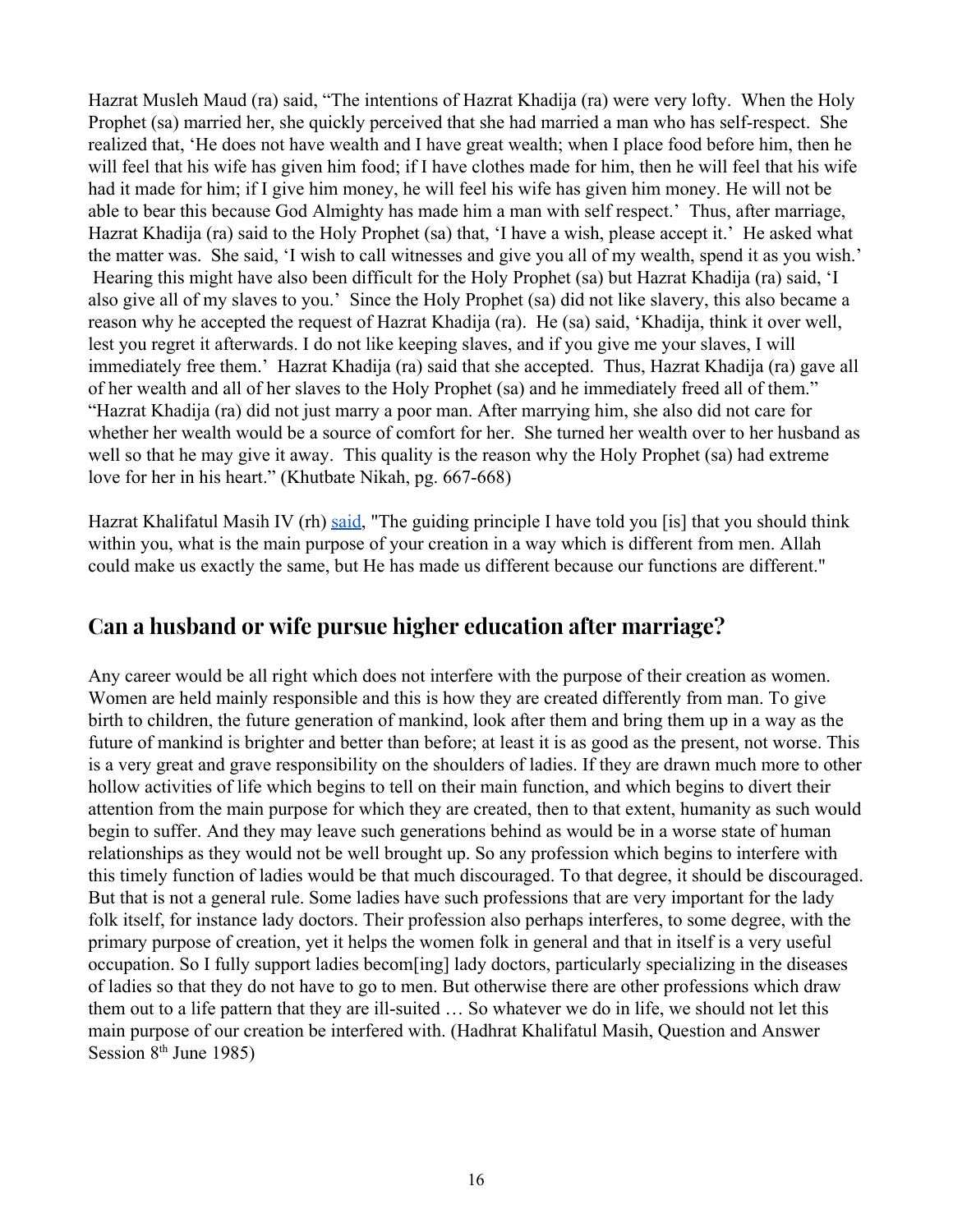## **Should a husband or wife have friends who are of the opposite gender? What if they are co-workers that they spend time with at work?**

Hadhrat Umm Salamah (ra), wife of the Holy Prophet (sa), narrates, "Whenever Allah's Messenger (sa) finished his prayers with Taslim, the women would get up and he would stay on for a while in his place before getting up." ([Bukhari\)](http://sunnah.com/bukhari/10/230)

Hadhrat Umm Salamah, wife of the Holy Prophet (sa), also said, "When the Messenger of Allah (sa) gave the salutation, he stayed for a while. By this people thought that women should return earlier than men." ([Abu Dawud](http://sunnah.com/abudawud/2/651))

Concerning one of the entrances to his mosque, Hadhrat Ibn 'Umar narrated that the Holy Prophet (sa) said, "If we reserve this door for women (it would be better)" Nafi' said that Ibn 'Umar did not enter through it (the door) till he died ([Abu Dawud\)](http://sunnah.com/abudawud/2/181). Also, once when the Holy Prophet (sa) was coming out of the mosque and men and women were mingled in the road, he (sa) said to the women, "Draw back, for you must not walk in the middle of the road; keep to the sides of the road." Then women were keeping so close to the wall that their garments were rubbing against it. ([Abu Dawud](http://sunnah.com/abudawud/43/500))

Huzoor (aba) said that in our professional interactions with someone of the opposite gender, they being an Ahmadi or non-Ahmadi is irrelevant. Our interaction should be concerning our work and should not extend to socialization. Huzoor also said that we should think of students as students, and not as anything beyond that. (@ 56:27 [http://youtu.be/ZyjptI3Z0ts\)](http://youtu.be/ZyjptI3Z0ts)

Huzoor stated that men should do Tabligh to men and women to women. Men and women should not interact with one another unnecessarily. (@ 7:45 [https://www.youtube.com/watch?v=bs2Uc3JgFVE\)](https://www.youtube.com/watch?v=bs2Uc3JgFVE)

"Free mixing of both sexes and clandestine affairs between men and women are strongly discouraged. Men and women are both advised to abstain not only from casting covetous eyes at each other, but to abstain from such visual or physical contacts as may lead to uncontrollable temptations. Women are expected to cover themselves decently and are advised not to behave in a manner as to attract untoward attention from wayward men. The use of cosmetics and ornaments are not forbidden, but they should not be worn when appearing in public to attract attention. We fully understand that in the present mood of societies all over the world, this teaching appears to be rather harsh, restrictive and colorless. However, a deeper study of the entire Islamic social system may lead one to believe this judgement to be hasty and superficial. This teaching should, therefore, be understood as an integral part of the entire Islamic social climate." (Islam's Response to Contemporary Issues, p. 92)

## **How should a wife treat her husband's relatives (and vice versa)?**

"Hadrat Amman Jan advised ladies to consider their husband's relatives like their own relatives." (Hazrat Amman Jan (ra), An Inspiration for Us All, pg. 187)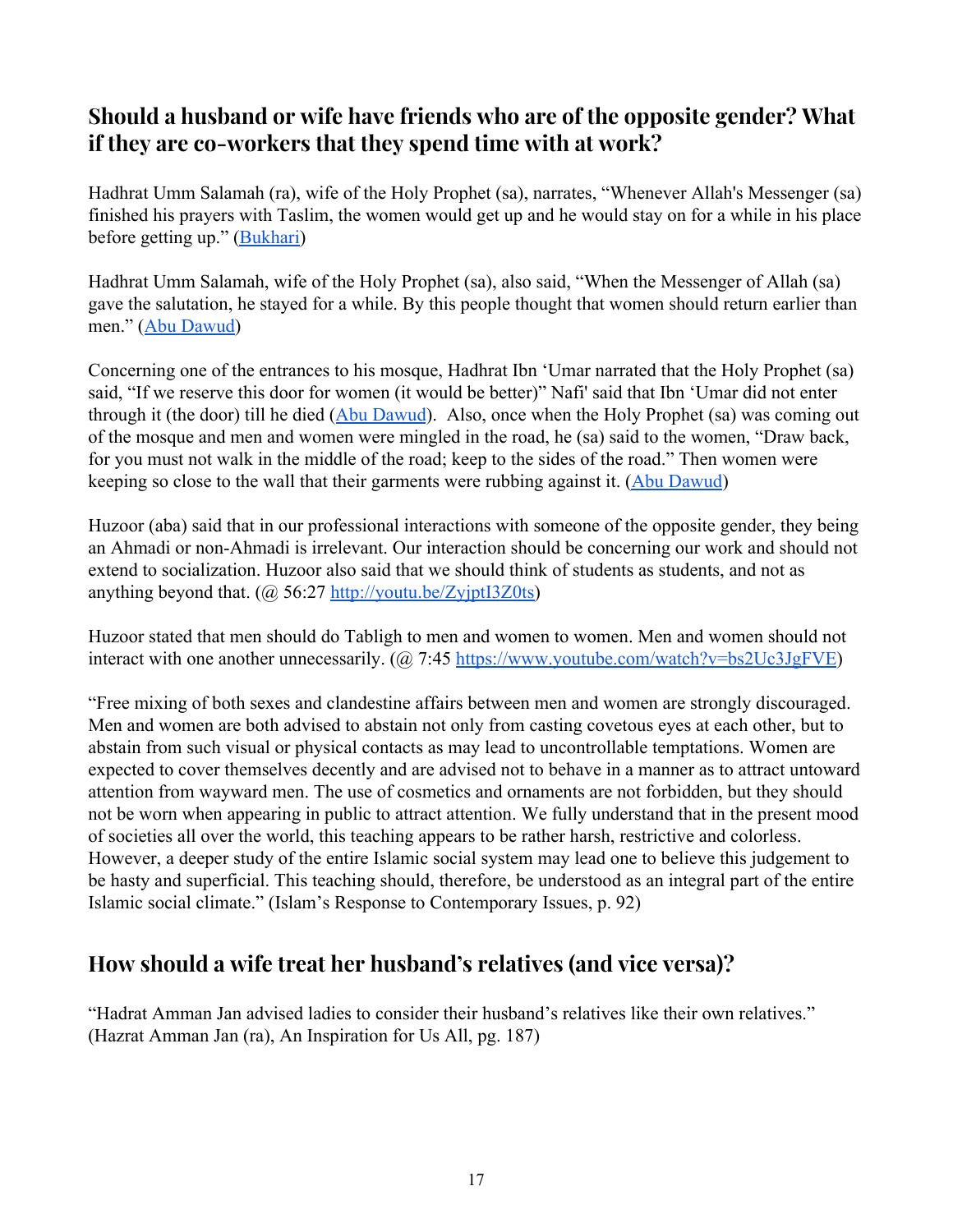#### **How should the household/family chores and errands be divided between a husband and wife?**

"A woman must be kept free, as far as possible, from the responsibility of earning bread for the family. In principle, this responsibility must fall on the shoulders of men. Yet, there is no reason why women should be debarred from playing their part in turning the wheel of economy provided that they find themselves free to do so, i.e., without neglecting their prime responsibility of human reproduction, family care and concomitant involvements. This is exactly what Islam proposes.

Again, women in general have a weaker and comparatively frail constitution. Yet, surprisingly, God has provided them with tougher potentials in their physique. These attributes are mainly due to the presence of an extra half chromosome in their cells, which is responsible for the difference between men and women. This is obviously provided to meet the extra challenge placed on them during pregnancy, childbirth and the lactation period. All the same, this potential does not make a woman outwardly stronger and tougher. They should not be relegated to hard menial tasks in the productive economic field merely in the name of equality or any other name. This also requires that they should be treated with more tenderness and kindness. Women should have a lesser load to bear in daily life and should not be forced to bear equal load with men in public activities.

It emerges from the above that if the task of the running of a home is a special area of responsibility to be assigned to either man or woman, a woman has obviously much greater merit than a man to perform such responsibilities. Additionally, by nature women have been assigned the responsibility of looking after the children. Such responsibility can only be partly shared with men." (Islam's Response to Contemporary Issues, pp. 100-101)

## **What compromise should be reached if there is a discrepancy in the level of religious observance between the husband and the wife?**

**"**So virtuous women are obedient and guard the secrets of their husbands with Allah's protection. And as for those on whose part you fear disobedience admonish them and keep away from them in their beds and chastise them. Then if they obey you seek not a way against them. Surely Allah is High and Great" (4:35).

Here, three qualities of women have been given: virtuous, obedient and those who guard the secrets of their husbands. For those women who are virtuous, the first and best method provided by God for their reformation in any matter is to advise or admonish them. Hence, in any such instance the best course of action is to advise and understand by means of conversation.

"Women are influenced by their husbands. To the extent that a husband excels in piety and righteousness, his wife will also partake of it. But if the husband is wicked, the wife, too, will share his evil" (Malfuzat Vol 5 Pg 218)

"Marry with the intention of attaining righteousness" (Khutbat-e-Mahmood Vol 3 Pg 1)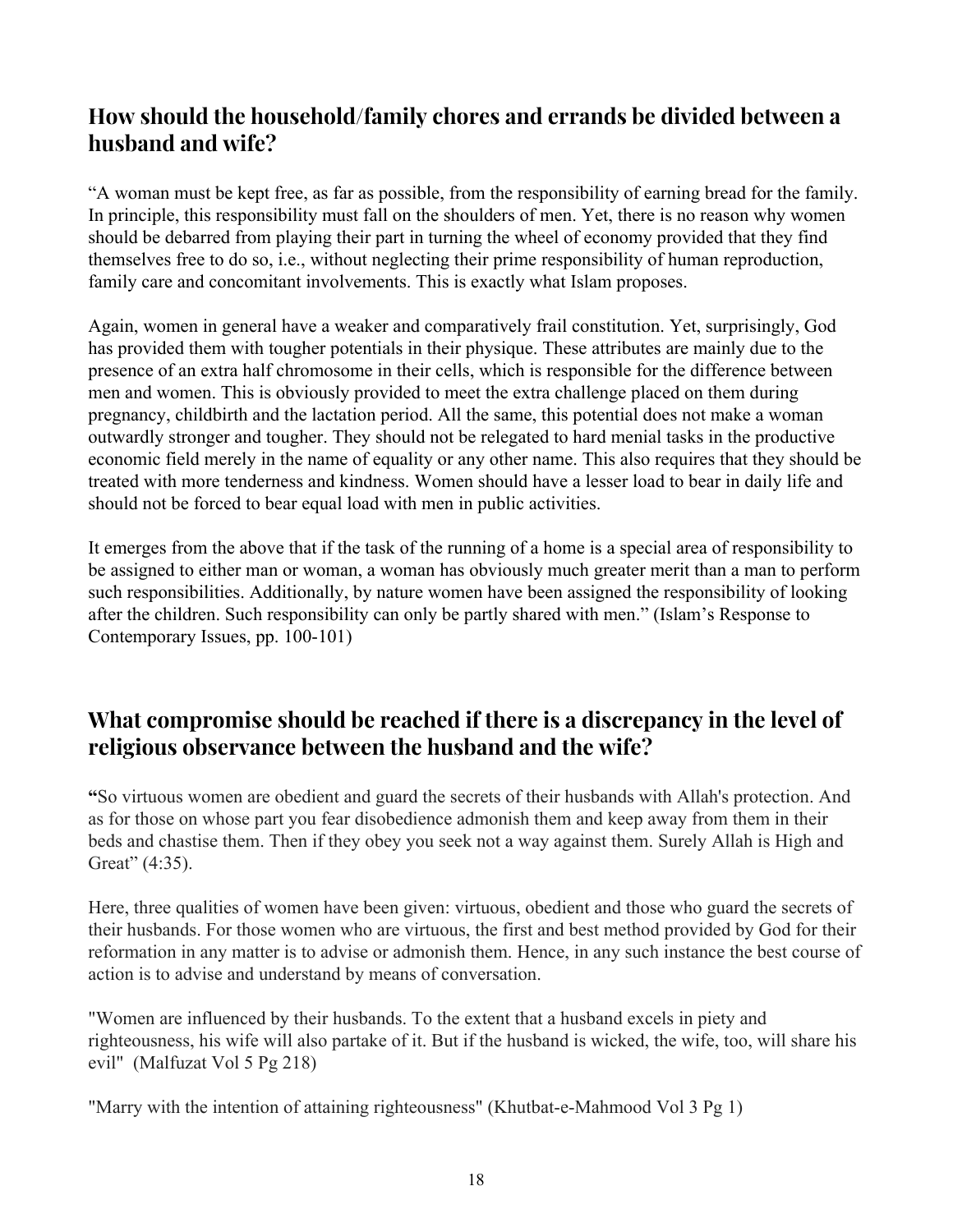This is like sharing one's life with a dead man. But still, as long as he is the husband then you have to do whatever is due to you to a husband from the Islamic point of view. Be good in worldly things and let him realize that his partner who regularly says prayers is a better partner in so many ways, well behaved, better behaved and that she has benefitted from whatever she was pursuing. So that should be the practical example that you must stick to and never change your attitude of kindness and goodness to that husband. Again we find in the Holy Quran the life of the wife of Pharaoh. What worse husband could you imagine than Pharoah, for a poor wife who was a believer? And the advice rendered to her was to pray to Allah, seek help from Him. This is the second advice. First of all your conduct should be exceptionally good, an exemplary conduct. And secondly, to pray to Allah to change that husband's heart. Again the third advice is that you should see to it that you be more kind to your children than before. Attach them more towards you so that they escape the evil influence of the husband. Or, if it is not evil, at least the bad influence of the husband, and that they are more gravitated towards you to learn the Holy Quran, the prayers and all the good things of life from you, because you are now practically the single parent of the family. As far as Islam goes, the other party does not help at all, so you have to read along on one will alone and greater effort is required for that. (Hadhrat Khalifatul Masih IV, Question and Answer Session 2<sup>nd</sup> May 1994)

#### **What is the right attitude towards implementing purdah?**

"People have adapted extreme attitudes in respect of the veil. Europe has gone to one extreme in abolishing it altogether and now some naturalists, too, wish to follow suit, whereas it is clear that this licentiousness has flung open the gates of vice in Europe. On the other hand, some Muslims go to the other extreme and do not let their women step out of their homes at all, even though it is often necessary for them to travel or to go out on account of some other need. We believe that both these types are in error." (Malfuzat Vol 6 Pg 322)

#### **What if a woman has extreme religious incompatibility with her spouse?**

"If he changes his religion or it becomes difficult for the wife to live with him on account of some incompatibility; in all these situations, she or her guardian ought to report to the judge." (Chashma-e-Ma'rifat, Ruhani Khaza'in Vol 23 Pg 289)

#### **What compromise can be reached if a husband or wife decides to pursue a more/less religious lifestyle after marriage but his/her spouse is not on board?**

"There is no doubt that admonition is necessary if a woman behaves improperly. A husband ought to impress upon his wife that he will not tolerate anything which is contrary to the faith, and yet he is not a tyrant who will not overlook any mistake." (Malfuzat Vol.3 Pg 147)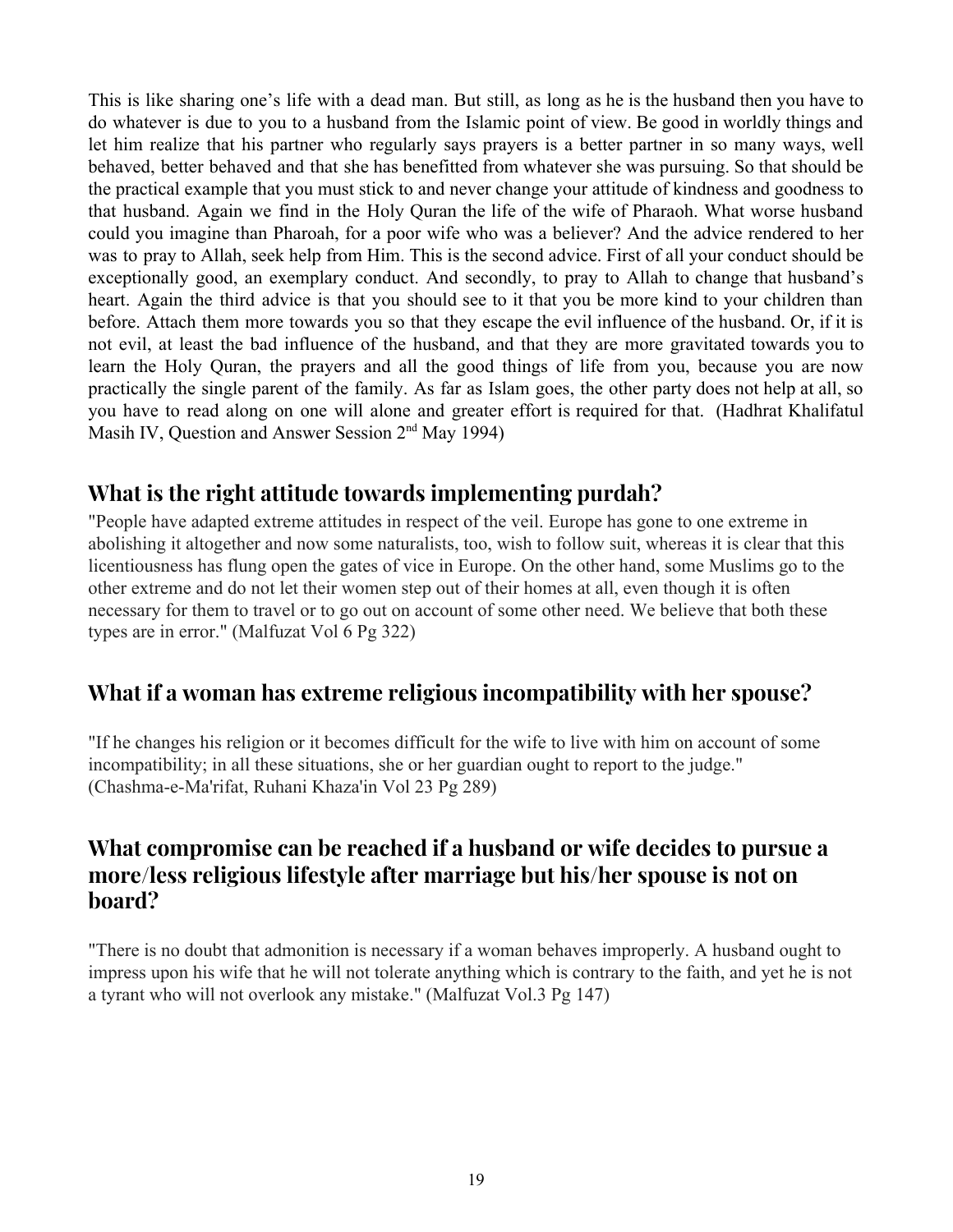## **Who is responsible for the finances of the household?**

Hazrat Khalifatul Masih IV (ra) said, "Those men are Qawwam who financially provide for their wives. Those useless men who live off of the income of their wives are not at all Qawwam." ([Commentary 4:35\)](https://www.alislam.org/quran/tafseer/?page=134®ion=UR&CR=V3,H2,T1)

Huzoor (aba) said, "Every married man is the guardian of his family, and looking after their needs is his responsibility. Man has been made the Qawwam, and to provide for the expenses of the home and for the education of the children is his responsibility. However, unfortunately in the Jama'at there are some men who, rather than providing the expenses of the home, instead ask their wives to pay their expenses. However, they have no right on the income of their wives. If a wife pays some expenses, then that is her favor to her husband." ([Khutbate Masroor 2004](http://www.alislam.org/urdu/sermon/FST20040702-UR.pdf), pg. 184, March 5 2004)

Huzoor (aba) said, "Those men who look to their wives' wealth should remember that this responsibility is there's, and they have no right on the woman's money. Men are themselves responsible for fulfilling the financial needs of their wives and children. Therefore, whatever the circumstances, even if they have to do labor to meet the expenses of the home, it is their obligation that they meet the expenses of the home. If they pray along with this effort, Allah places blessings and creates ease." ([Khutbate Masroor 2004,](http://www.alislam.org/urdu/sermon/FST20040702-UR.pdf) pg. 455, July 2 2004)

#### **Should there be a joint bank account, or should the husband and wife's earnings be kept separately?**

Lead a life of kindness and equity with your wives (4:20)

"In our family, most often than not, the property of the husband and the property of the wife are just like one. There is no difference whatsoever. Nobody keeps count of who is taking money from whom and how much to give and how much not to give. Practically, when the wife needs something it is as if the whole property of the husband belongs to her. And if she also has a property at a time of need she offers it to the husband and this is in fact the Sunnah of the Holy Prophet's<sup>saw</sup> first wife Hadhrat Khadija<sup>ra</sup>. When she got married to the Holy Prophet<sup>saw</sup>, she offered her entire property to the Holy Prophet<sup>saw</sup>. He also behaved like that to her and to the following wives; because it is never mentioned in any tradition that he kept anything from himself alone as apart from the money he distributed to his wives. Although it was a very meagre living, and the Holy Prophet<sup>saw</sup> lived very meagerly with his wives, but the point is that he never kept money to himself and gave little to the wives, that situation never arose. Whatever he had, that is obvious that he gave it to the poor and others but never kept things from his wives. So that Sunnah is from both sides, from the side of the wives and from the side of the Holy Prophet<sup>saw</sup> and this is an ideal home. No better time can be conceived in any country, in any situation than this form the style of which we learn from the Holy Prophet<sup>saw"</sup>. (Hadhrat Mirza Tahir Ahmad, Question and Answer Session 5<sup>th</sup> November 1984 at the London Mosque).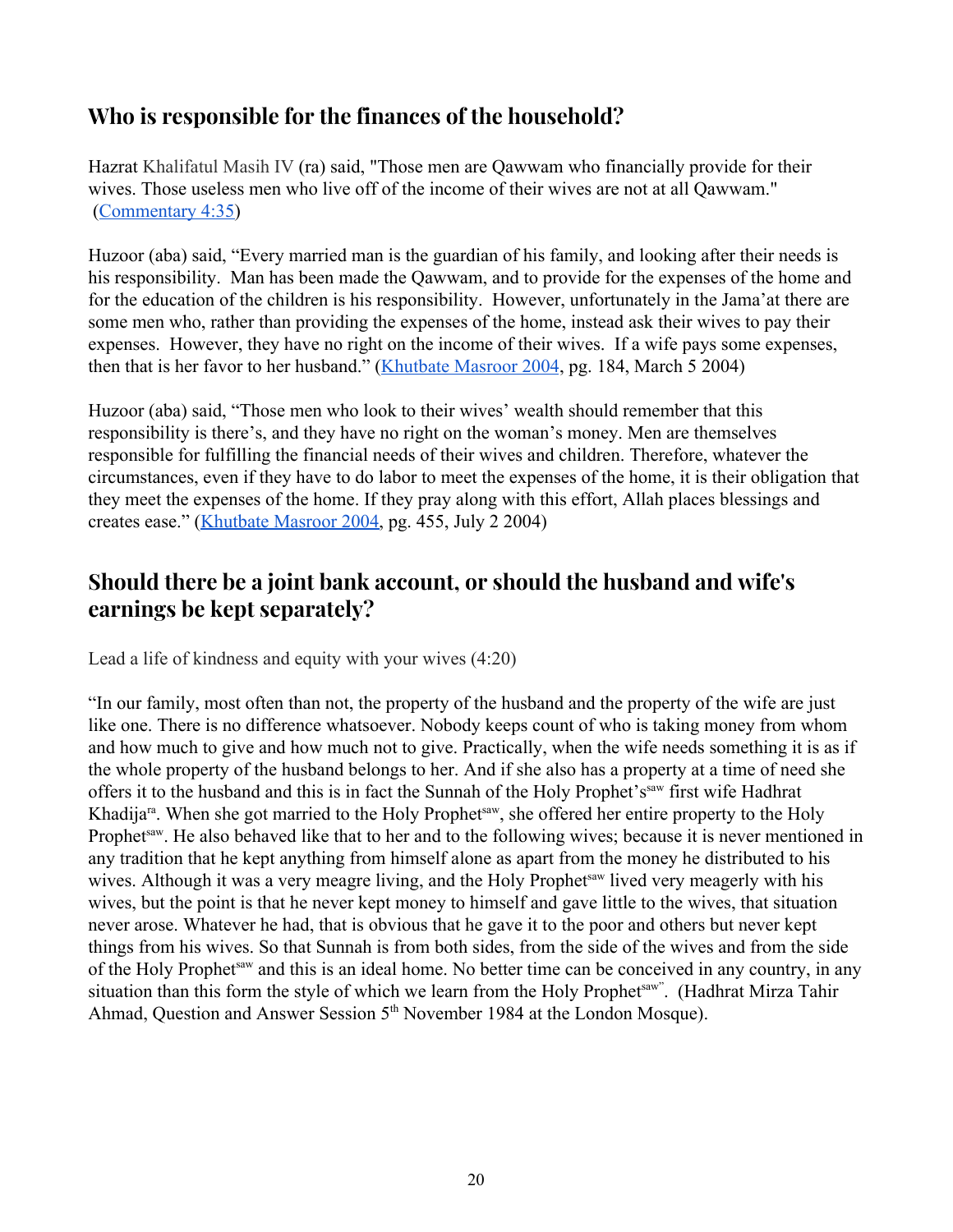## **Is a wife required to share her earnings to help run the household?**

Huzoor (aba) said, "Those men who look to their wives' wealth should remember that this responsibility is theirs and they have no right on the woman's money. Men are themselves responsible for fulfilling the financial needs of their wives and children. Therefore, whatever the circumstances, even if they have to do labor to meet the expenses of the home, it is their obligation that they meet the expenses of the home. If they pray along with this effort, Allah places blessings and creates ease." ([Khutbate Masroor 2004,](http://www.alislam.org/urdu/sermon/FST20040702-UR.pdf) pg. 455, July 2 2004)

#### **Is a husband required to pay his non-working wife a monthly allowance for her personal use?**

Men are guardians over women (4:35)

Men are considered to be the breadwinners of the home and, hence, must tend to every financial matter of the household, including the finances of the wife. Hence, in today's day and age this can manifest itself in a monthly allowance if needed. In essence, it is the husband's job to ensure that the wife's needs are met, as this is one of his primary duties in marriage.

Mu'awiyah ibn Al-Qushayri reported: I said, "O Messenger of Allah, what are the rights of women over us?" The Messenger of Allah, peace and blessings be upon him, said, "You should feed her when you eat, clothe her when you clothe yourself (Sunan Abu Dau'ud)

In our family, more often than not, the property of the husband and the property of the wife are just like one. There is no difference whatsoever. Nobody keeps count of who is taking money from whom and how much to give and how much not to give. Practically, when the wife needs something it is as if the whole property of the husband belongs to her. And if she also has a property at a time of need she offers it to the husband and this is in fact the Sunnah of the Holy Prophet<sup>saw</sup> first wife Hadhrat Khadija<sup>ra</sup>. When she got parried to the Holy Prophet<sup>saw</sup>, she offered her entire property to the Holy Prophet<sup>saw</sup>. He also behaved like that to her and to the following wives. Because it is never mentioned in any tradition that he kept anything from himself alone. As apart from the money he distributed to his wives. Although it was a very meagre living, and the Holy Prophet<sup>saw</sup> lived very meagerly with his wives, but the point is that he never kept money to himself and gave little to the wives, that situation never arose. Whatever he had, that is obvious that he gave it to the poor and others but never kept things from his wives. So that Sunnah is from both sides, from the side of the wives and from the side of the Holy Prophetsaw and this is an ideal home. No better time can be conceived in any country, in a any situation than this form the style of which we learn from the Holy Prophet<sup>saw</sup>. (Hadhrat Mirza Tahir Ahmad, Question and Answer Session 5<sup>th</sup> November 1984 at the London Mosque).

#### **To what extent should a husband/wife pursue their own personal hobbies and interests after marriage?**

"Women must be granted the right to remain at home far more than men; if, at the same time, they are absolved of the responsibility of earning their livelihood, the free time available to them must be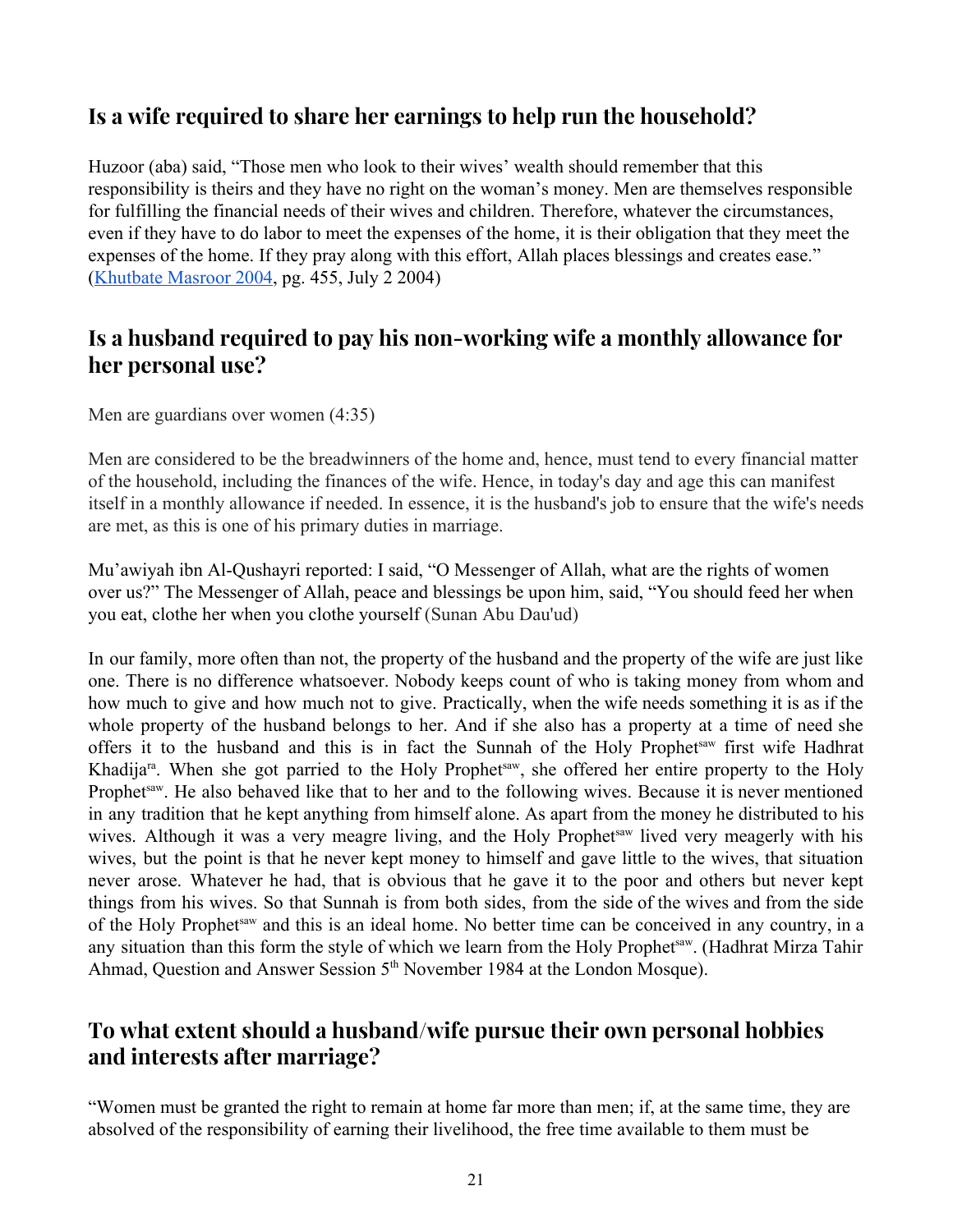employed for their own sake or for the sake of society as a whole. That is how the concept of 'a woman's place is in the home' is born. There is no question of their being tied to their aprons or imprisoned in the four walls of the home. In no way does Islam infringe [upon] the rights of women to go out in their spare time to perform any task or to participate in any healthy pursuit they may choose, providing, again, that they do not jeopardize the interests and rights of the future generation of mankind entrusted to them. Among other reasons, this is why over-socializing or the free mixing of sexes is strongly discouraged by Islam. For Islam to propose that the home is the center of a woman's activities is a very wise and practical solution to most ills of modern times. When women shift their interests away from the home, it has to be at the cost of family life and the neglect of children." (Islam's Response to Contemporary Issues, pp. 101-102)

#### **How much, if any, financial support should a husband or wife give to his/her parents after marriage?**

"If parents are in need and they do not have wealth with which they can support themselves, then, according to circumstances and capacity, the son is responsible for providing for them." (Fiqh Ahmadiyya, vol.2 pg.108).

#### **How should the task of parenting be divided between a husband and wife? Is the wife solely responsible for the well-being of the children?**

"It emerges from the above that if the task of the running of a home is a special area of responsibility to be assigned to either man or woman, a woman has obviously much greater merit than a man to perform such responsibilities. Additionally, by nature women have been assigned the responsibility of looking after the children. Such responsibility can only be partly shared with men." (Islam's Response to Contemporary Issues, pp. 101)

#### **What are the duties of children (husband and wife) towards their parents?**

Huzur (aba[\)](http://www.alislam.org/urdu/sermon/FST20041224-UR.pdf) [said](http://www.alislam.org/urdu/sermon/FST20041224-UR.pdf), "So after marriage, if the husband and wife want to live separately and they can afford to, and the parents have arrived in that last part of life where they are in need of someone's support and they have no child with them, then it is a different matter and they have to sacrifice (and live together), and that is the responsibility of the son. But if they have no son, then the daughter is obliged." (Khutbate Masroor, 2004 pg. 934)

#### **What if the families cannot afford two separate homes and associated expenses?**

"At times, the cause of discord in marriage is because the husband does not have his own house and is living with his parents. Sometimes this is because the husband may be experiencing financial difficulties or is still studying and, therefore, it is not possible for him to buy his own house. In such an instance, the wife should support him and live with her in-laws until he acquires the means to purchase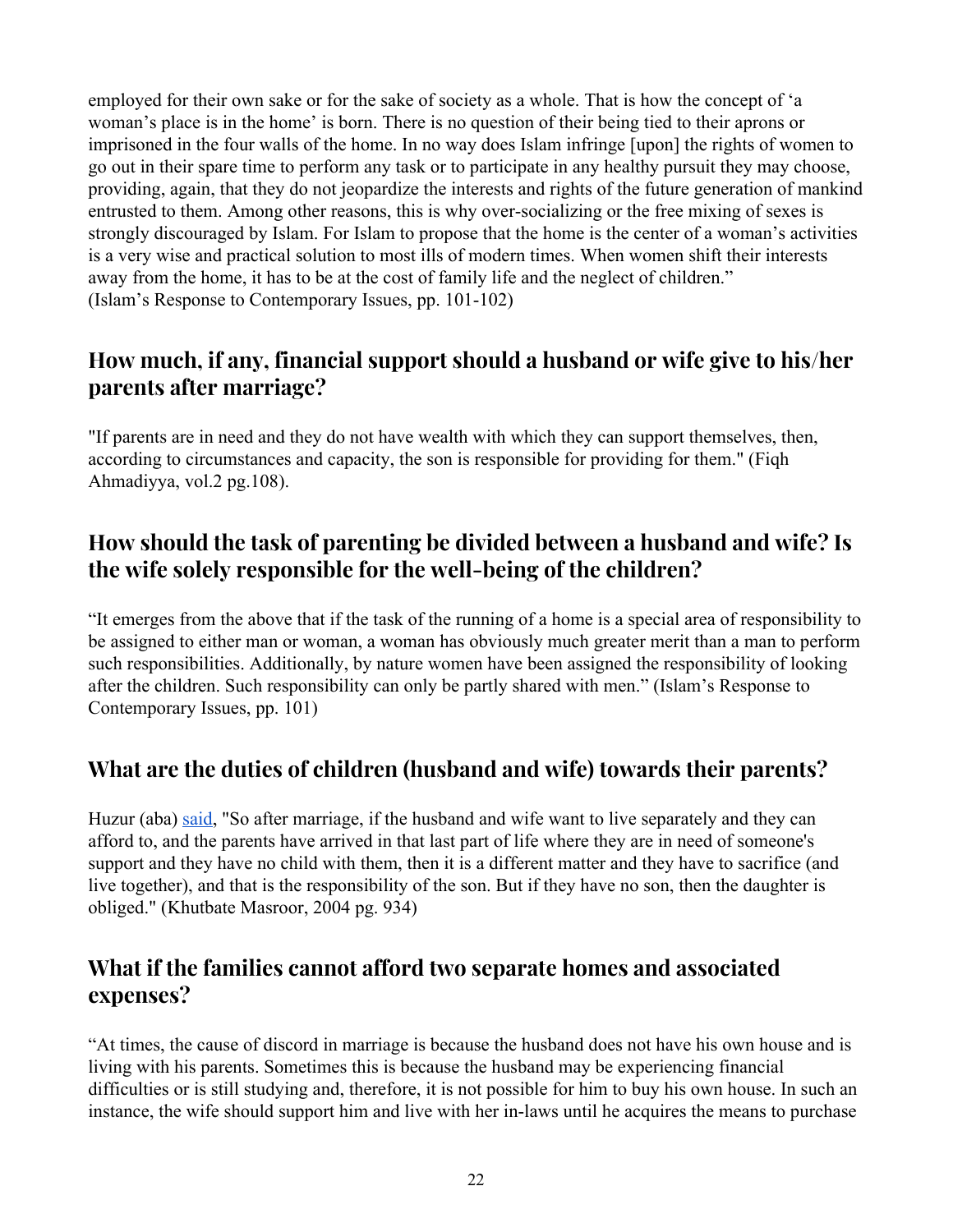his own house. In certain cases, the women and her parents end the marriage and so such practices are completely wrong. If the girl cannot live with the in-laws then she should have voiced her reservation from the outset. However, there are certain men who are living at home with their parents because of their irresponsible actions and simply cite the excuse that they want to support their elderly parents."

(https://www.alislam.org/friday-sermon/2017-03-03.html)

#### **If your spouse wrongs you, should you talk to your friends and family about it?**

They are a garment for you, and you are a garment for them. (2:188)

"Hadrat Amman Jan advised that it is most meritable [sic] that one's husband be one's main confidante, rather than female friends." (Pg 187 – Hazrat Amman Jan (ra), An Inspiration for us all)

## **What does Islam says about hitting one's wife?**

'Aishah said: "The Messenger of Allah never beat any of his servants, or wives, and his hand never hit anything." Ibne Majah Hadith 1984

"With the exception of indecency, all weaknesses and petulant behavior peculiar to women should be tolerated. I find it shameful that a man should fight a woman. God has made us men, which is the consummation of His grace upon us, and we should express our gratitude for this great bounty by treating women with kindness and compassion." [Malfuzat, vol. 1, p. 307]

In commentary of 4:35, Hazrat Musleh Maud (ra) writes,

"In case of disagreement between the husband and wife, the husband has no right to chastise or punish the wife except for *manifest immorality.* In such a case, four respectable residents of the neighborhood must testify that she has been actually guilty of immoral conduct. He must, however, begin by admonishing her. If she persists in her conduct he should separate from her for a period which must not exceed four months. This means discontinuance of conjugal relations, but the husband will still be bound to maintain the wife. If the period of separation exceeds four months, the husband will be compelled by law to resume conjugal relations with the wife. If the discontinuance of conjugal relations also has no reforming effect on her conduct and the testimony of four righteous men of the neighborhood is forthcoming, she may be chastised by the husband but her bones must not be injured and no bruise or mark should be left on her body. All this, however, is prescribed only in cases of manifestly immoral conduct (فحش).

#### *A husband has no right to punish his wife for other faults or neglect of duty."*

([Ahmadiyyat Ya'ni Haqiqi Islam,](http://www.alislam.org/urdu/au/AU8-5.pdf) pg 161, [Ahmadiyyat or the True Islam](http://www.alislam.org/library/books/Ahmadiyyat-or-The-True-Islam-20080506MN.pdf), pg 238, 239)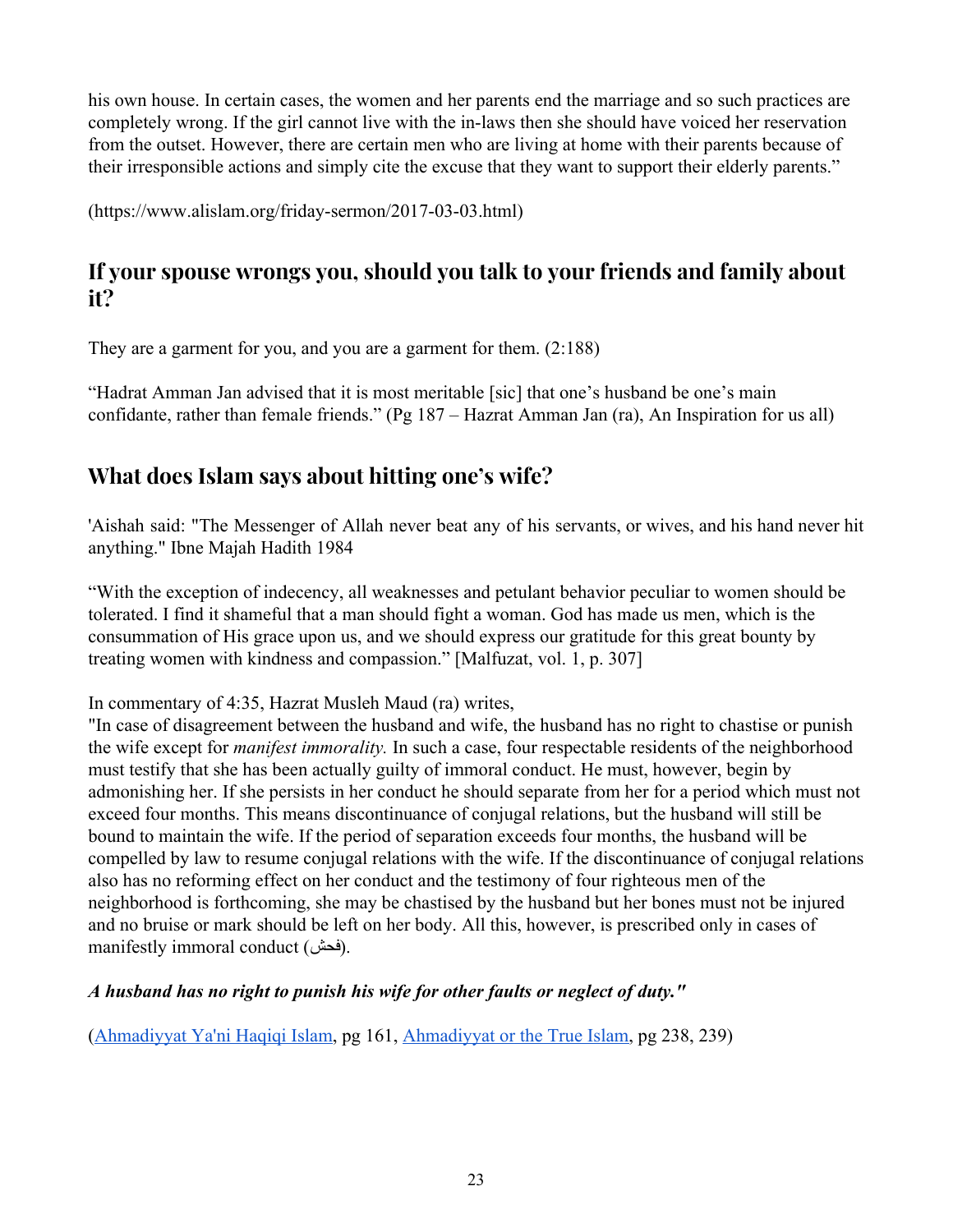#### **What should be the relationship between a husband and wife be like?**

"No other religion has safeguarded the rights of women as Islam has done. It lays down the injunction so succinctly: 'Just as men have rights upon women, so do women have rights upon men.' It is said of some people that they treat their wives like shoes and require them to perform the lowliest of services. They abuse them and despise them and enforce the injunction regarding the veil with such harshness as to virtually bury them alive. The relationship between a husband and wife should be like two true and sincere friends. After all, it is the wife who is the primary witness of a man's high moral qualities and his relationship with God Almighty. If his relationship with his wife is not good, how can he be at peace with God? The Holy Prophet (saw) has said: 'The best among you is he who is best towards his wife.'" (Malfuzat, vol. 5, pp. 417-418)

#### **What constitutes as negative prenatal interference?**

#### Huzur (aba) stated:

"One malady, because of which homes are being destroyed and a constant state of fighting and restlessness in homes exists, is that boys are staying with their parents and siblings in the same house even after marriage, despite having means and without any legitimate reason. If the parents are elderly, there is no one to serve them, they cannot move about doing activities, and there is no helper, then it is necessary and obligatory for that child to keep them with him and serve them. However, if there are siblings who are living with them, then there is nothing wrong with having a separate home. Nowadays, much harm are created because of this. If by living together you fall into more sins, then this service is no goodness."

"(Verse 24:62 of the Holy Qur'an) gives guidance that homes should be separate. The mother's home should be separate and the married children's home separate - only then will you go to one another's homes and eat there. This perception of people, that if they live separately from their parents then that would be a great sin, is wrong. Some parents instill fear in their children and blackmail them, as if they will be hell bound as soon as they start living separately. This is an extremely wrong attitude.

Many times I have asked girls; in-front of their mother-in-law and father-in-law they say that they are living by their own choice; in fact, even their husbands say this. However, when I ask them separately, the response from both of them is that they are living together because they have to. The result is that sometimes the daughter-in-law is transgressing against the mother-in-law and sometimes the mother-in-law is transgressing against the daughter-in-law."

Huzur (aba) stated, "Most families live with great love, but those who cannot should not make emotional decisions. Rather, if they have the capacity and facility, and there is no necessity, then it is better that they live separately. This is a very good point by Hazrat Khalifatul Masih I (ra) that if living together is so important, then why have the homes of the parents been mentioned separately?" (Khutbate Masroor vol. 4 pg. 570-571)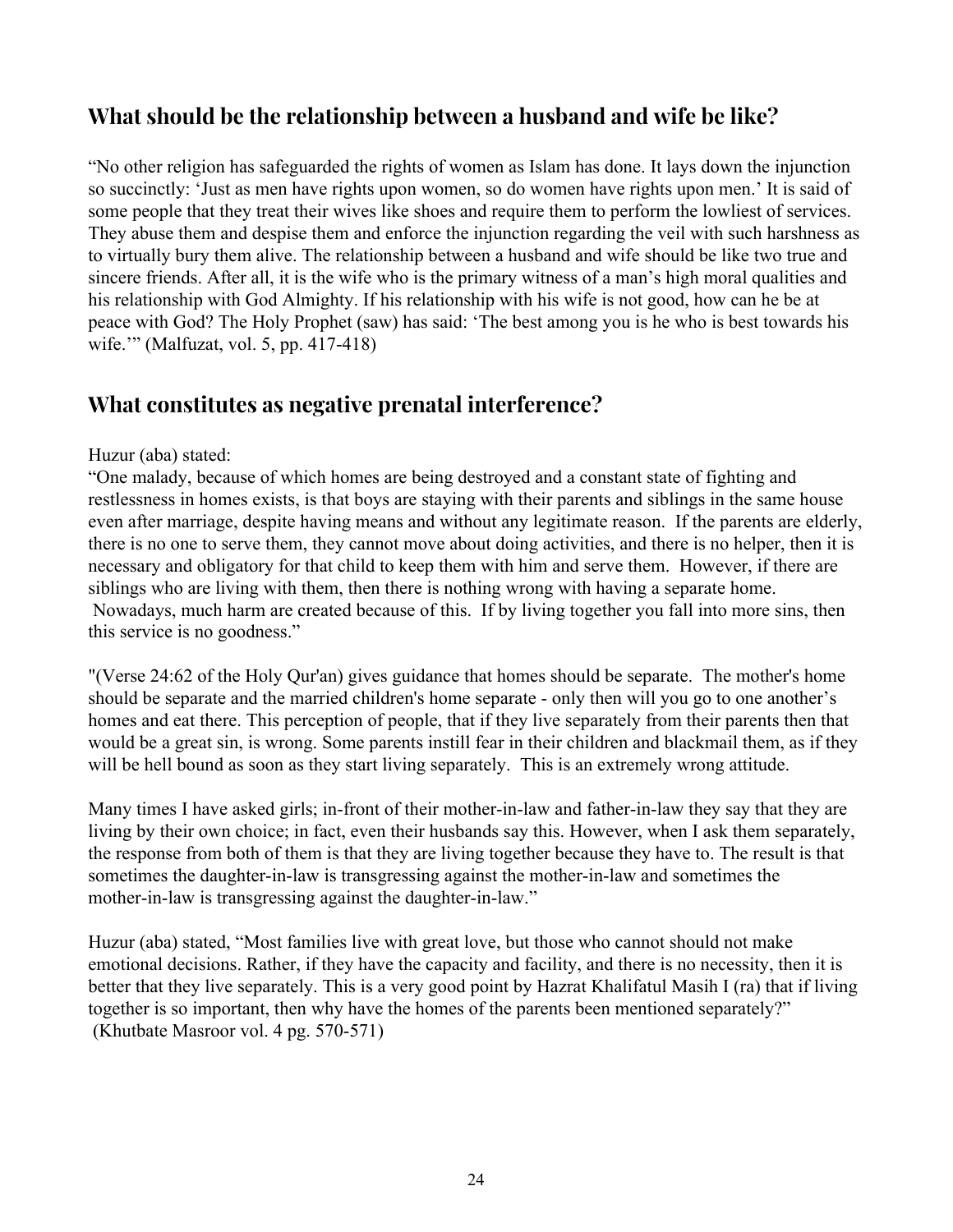## **Can a husband take his wife's money?**

Huzoor (aba) said, "Those men who look to their wives' wealth should remember that this responsibility is there's, and they have no right on the woman's money. Men are themselves responsible for fulfilling the financial needs of their wives and children. Therefore, whatever the circumstances, even if they have to do labor to meet the expenses of the home, it is their obligation that they meet the expenses of the home. If they pray along with this effort, Allah places blessings and creates ease." ([Khutbate Masroor 2004,](http://www.alislam.org/urdu/sermon/FST20040702-UR.pdf) pg. 455, July 2 2004)

#### **How to take care of the emotional needs of your wife?**

"Do not ever consider women to be contemptible and insignificant!! Our perfect guide, the Holy Prophet (saw) has said: 'The best among you is he who is best towards his wife.' How can one claim to be pious when he does not behave well towards his wife … It is unacceptable to get furious or hit one's wife on the slightest pretense. There have been instances where an enraged husband hit his wife over some slight matter … and mortally wounded her. This is why God Almighty has said concerning them: "Consort with them in kindness." There is no doubt that admonition is necessary if a woman behaves improperly. A husband ought to impress upon his wife that he will not tolerate anything which is contrary to the faith, and yet he is not a tyrant who will not overlook any mistake on her part. For a woman, her husband is a manifestation of the divine. According to a Hadith, had God been pleased to enjoin prostration before anyone but Himself, He would have enjoined upon a woman to prostrate herself before her husband. Hence, a man should be both hard and soft, depending on the occasion." (Malfuzat, vol. 3, p. 147)

[Divine revelation to the Promised Messiah (as)] 'Such behavior is not appropriate; 'Abdul Karim, the leader of Muslims, should be dissuaded from it.' [Promised Messiah's footnote about the above revelation]: "This revelation contains guidance for the whole Jama'at, that they should treat their wives with kindness and courtesy. Your wives are not your slaves. In fact, marriage is a covenant between man and woman. Try, therefore, not to break this covenant. God Almighty says in the Holy Qur'an: 'Lead a life of kindness and equity with your wives.' And it is mentioned in a Hadith: 'The best among you is he who is best towards his wife.' Therefore, be good to your wives both spiritually and physically. Keep praying for them and avoid divorce. A person who is hasty in divorce is sinful in the eyes of God. Do not hasten to break like a dirty vessel that which God has brought together." (Tohfah-e-Golarhviyyah , Ruhani Khaza'in, vol. 17, p. 75)

#### **How to take care of the emotional needs of your husband?**

Narrated Abu Huraira: Allah's Messenger (صلى الله) said, "If a husband calls his wife to his bed and she refuses and causes him to sleep in anger, the angels will curse her till morning." Bukhari 3237.

Ḥaḍrat Sayyidah Nusrat Jahañ Begum gave the following advice to her daughter, Ḥaḍrat Sayyidah Nawab Mubarakah Begum, at the time of her wedding.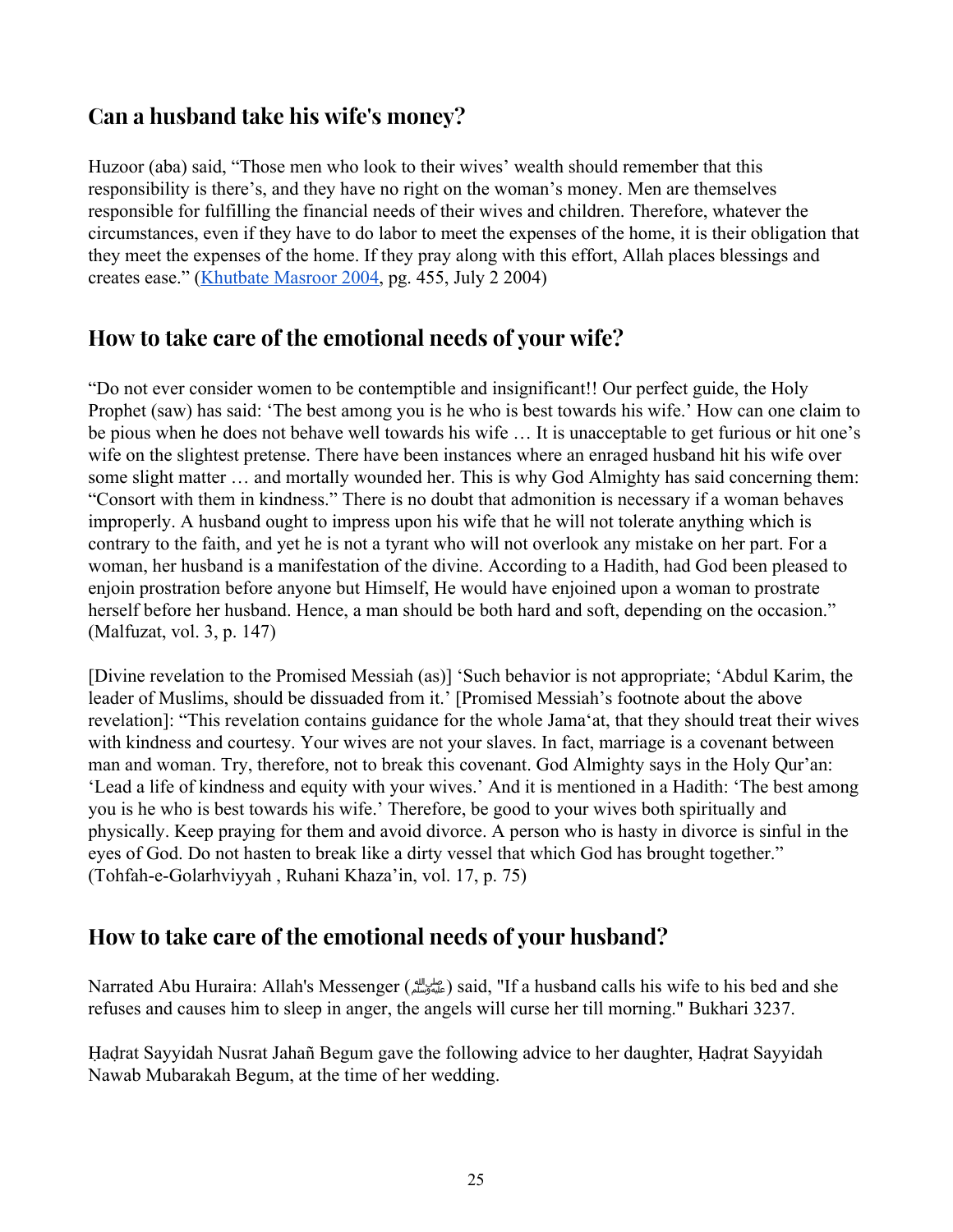- Never do a thing keeping it secret from your husband. Never do anything that you feel the need to hide from your husband. Even if the husband may not be observing, but God does see, and the wife loses her respect when the matter is disclosed at the end.
- If a thing is done against his wishes, never try to hide it. Inform him clearly, as that is the way to retain respect. To hide it leads to disgrace and disrespect.
- Do not argue with him when he is angry. If he is angry with you or a child or a servant, and you know that he is at fault, even then do not respond to him. When he calms down, then gently let him know the truth and make him realize his error. The woman who argues with her husband when he is angry loses her respect. It will be a great disgrace if he uses harsh words to her in his anger.
- Consider his dear ones and their children as your own dear ones. Never think of harming anyone even if he is doing wrong to you. You should have good will in your heart for all, and do not take any action in revenge against anyone. Then you will always behold God doing good to you. (Seerat Hadrat Ammañ Jan, Part II, pp. 167-168, compiled by Mahmad 'Ali 'Irfani)

#### **To what extent should a husband be tolerant towards the shortcomings of his wife?**

"With the exception of indecency, all weaknesses and petulant behavior peculiar to women should be tolerated. I find it shameful that a man should fight a woman. God has made us men, which is the consummation of His grace upon us, and we should express our gratitude for this great bounty by treating women with kindness and compassion." (Malfuzat, vol. 1, p. 307)

## **Who should apologize first when you fight?**

"Never argue with one's husband whilst he is in an angry mood. Even if one's opinions/actions are justified, a dignified wife will express this after her husband's rage has subsided. This leads to a more harmonious household and wins the pleasure of Allah Almighty."

"Hadrat Amman Jan advised ladies never to keep secrets from their husbands. She said that if one makes a mistake, one should openly admit it rather than attempting to conceal it." (Page 186 – Hazrat Amman Jan (ra), An Inspiration for us all)

#### **"I disagree with my spouse. Therefore I must argue with him/her until I win." Do you agree or disagree with this statement?**

Abu Umamah al-Bahili reports: Prophet Muhammad (SAW) said: I guarantee a house in the lower portion of Jannah for whoever gives up arguing even if he is right, and a house in the middle of Jannah for whoever gives up lying even if he is joking, and a house for in the highest level of Jannah for whoever perfects their akhlaq. Abu Dawood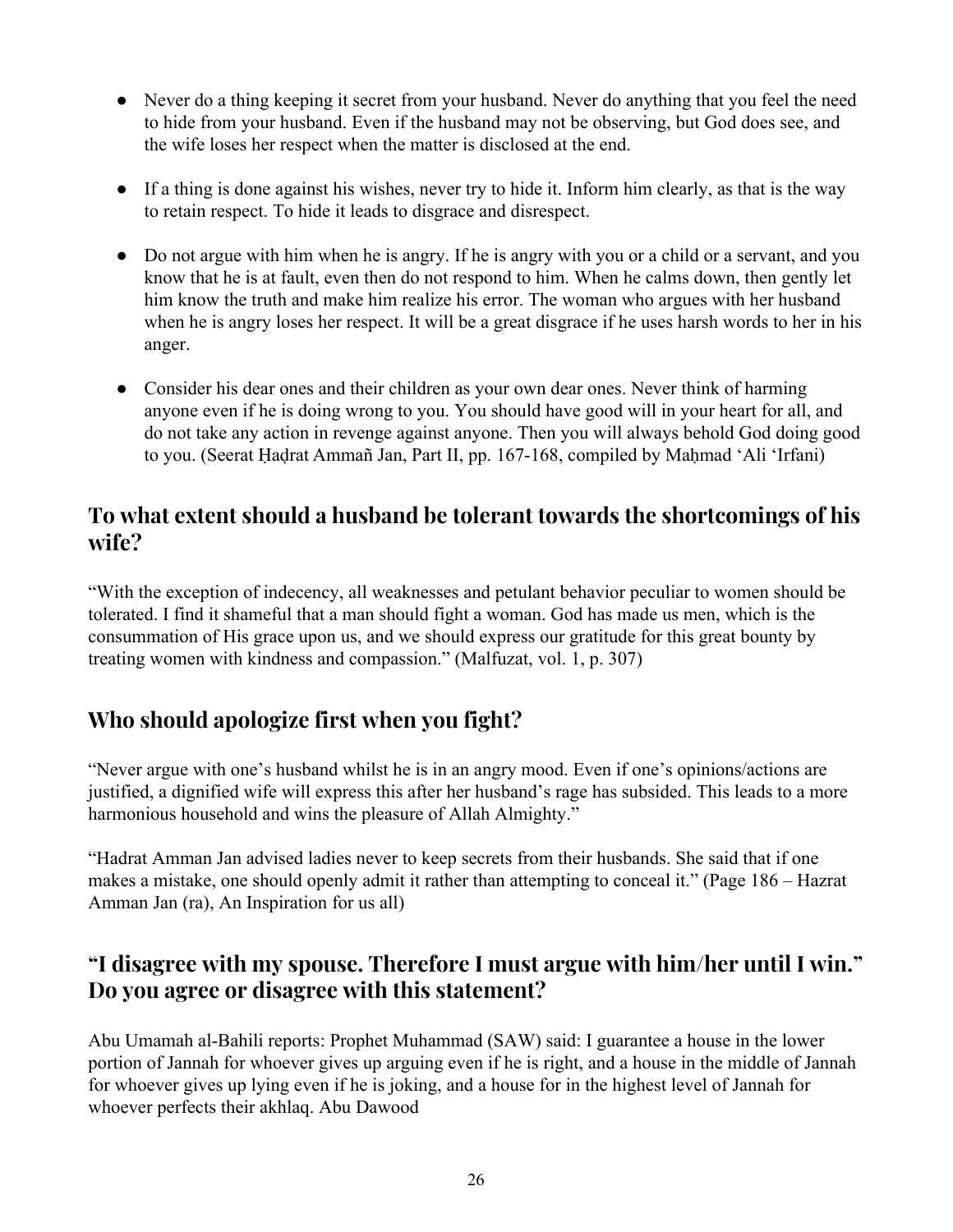#### **I just cannot help but scream and attack my spouse when I am angry. Who says that's un-islamic?**

"And be moderate in thy pace, and lower thy voice; for the harshest of sounds without doubt is the braying of the ass." (Luqman, 31:19).

And the servants of (God) Most Gracious are those who walk on the earth in humility, and when the ignorant address them, they say, "Peace!" (al-Furqan, 25:63).

#### **How to repent for verbally hurting your spouse (e.g using bad language)?**

"As for me, I once addressed my wife in a loud voice and I felt that my tone was indicative of displeasure, though I had uttered no harsh words. Yet, thereafter, I sought forgiveness from God for a long time and offered supererogatory prayers with great humility and also gave alms because I felt that my harshness towards my wife might have been occasioned by some unconscious weakness in my obedience to God Almighty." (Malfuzat, vol. 2, p. 2)

#### **What is the process of true repentance?**

It should be borne in mind that there are three conditions for repentance, without fulfillment of which true repentance is not achieved. The first condition is to get rid of wicked fancies which arouse evil propensities.

Fancies have great influence. Every action is preceded by a fancy. Thus the first condition for repentance is that evil thoughts and fancies should be discarded. For instance, if a person has an illicit relationship with a woman and desires to repent, it is necessary that he should conceive of her as ugly and should call to mind all her low qualities. As I have just said fancies exercise a powerful influence. I have read that some Sufis carried their fancies to such a length that they saw a person in the form of an ape or pig. Thus the first condition of repentance is that all thoughts which give rise to evil pleasures should be discarded altogether.

The second condition is remorse. Everyone's conscience admonishes him over every evil, but an unfortunate person leaves his conscience suspended. So a sinner should express remorse over his sin and evil action and should reflect that the pleasure to be derived from them is temporary. He should also consider that every time there is a decline in that pleasure and that in the end, in old age when his faculties are weakened, he will perforce have to give up all these pleasures. Then why indulge in that which in the end has to be given up anyhow? Most fortunate is the person who turns in repentance and becomes determined to discard all corrupt thoughts and vile fancies. When he gets rid of this impurity, he should be remorseful.

The third condition is a firm resolve that he will not revert to those vices. If he adheres to this resolve, God will bestow upon him the strength for true repentance and he will be rid altogether of his vices which will be replaced by good morals and praiseworthy actions. This is a moral victory. It is for God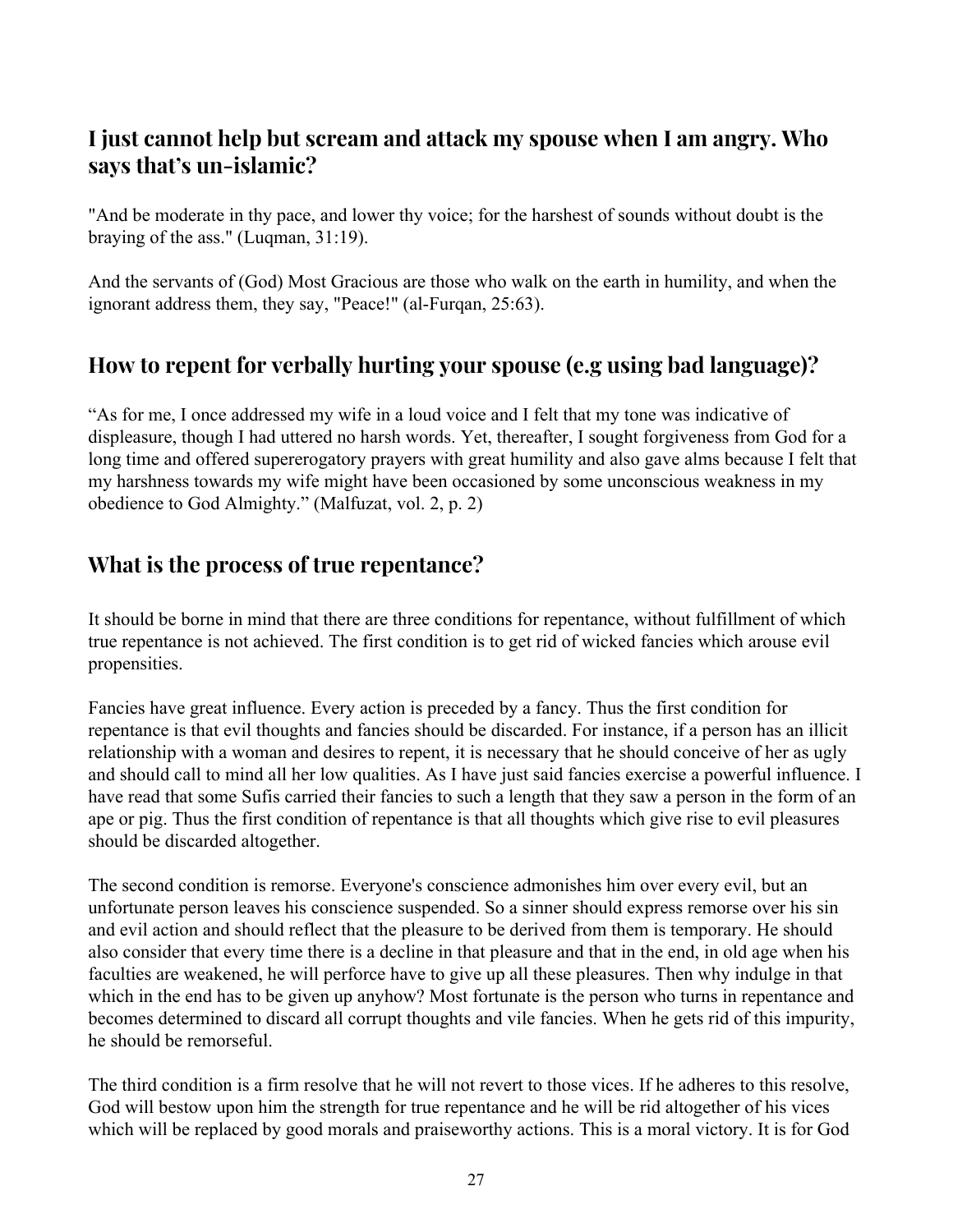Almighty to bestow the power and strength for it for He is the Master of all power and all strength, as He has said: All power belongs to Allah (2:166) (*Malfoozat, Vol. I, pp.132-134).*

#### **What is emotional blackmailing and what does Islam say about it?**

Huzur (aba) said sometimes parents emotionally blackmail their sons in staying together. He added that the Promised Messiah (as) came to spread love and that we should desist from spreading hatred in this way. Having said all this, Huzur (aba) added that indeed the commandment to take care of close relations on both sides of the in-laws is fundamental. Huzur cited part of (24:62) and with reference to the writings of Hadhrat Khalifatul Masih I (ra) explained a most excellent point that a joint family system is only beneficial if it promotes love and affection, otherwise there is no commandment for it. This is obvious as the verse clearly mentions separate abodes for parents and siblings, etc. If this system were followed, the traditional hostility between mother-in-law and daughter-in-law would cease. The Quranic verse is indicative that living in a joint family system is not obligatory. (Friday Sermon, November 10th 2006)

#### **Can we use mediation services?**

Huzur (aba) said unfortunately there is a trend that as soon as the marriage takes place, feelings of hatred emerge. It seems that Ahmadis are being influenced by the others in this. If the marriage is not of one's liking, then in accordance to the pledge of the Nikah, one ought to abide by Taqwa; however, if feelings of dislike continue to develop, then ponder over it all, reflect over it and seek mediation.

(https://www.alislam.org/archives/2006/summary/FSS20061110-EN.html)

#### **Is there any guidance when American Ahmadi men want to have a second wife?**

Huzur (aba) another factor that is creating issues is when men decide to marry a second wife. However, although Islam has permitted marrying more than once, there are certain conditions and circumstances. It is certainly not to fulfil one's carnal passions.

Regarding this, the Promised Messiah (as) states that the law of God Almighty should not be used contrary to its purpose, nor should it be invoked to serve as a shield for self-indulgence. To do so would be a great sin. God Almighty has repeatedly admonished against yielding to carnal passions. Righteousness alone should be your motive for everything.

The Promised Messiah (as) then said:

"Remember it well that the actual Will of God is that you should not be entirely overcome by lustfulness and that to perfect your Taqwah (righteousness), if a genuine need arises, marry again (the real basis for marrying a second time is Taqwah). Thus, to marry again is permissible. However, all those who wish to marry a second time need to assess whether they are doing so based on Taqwah or merely out of their lustful desires?" (Friday Sermon, March 3rd, 2017)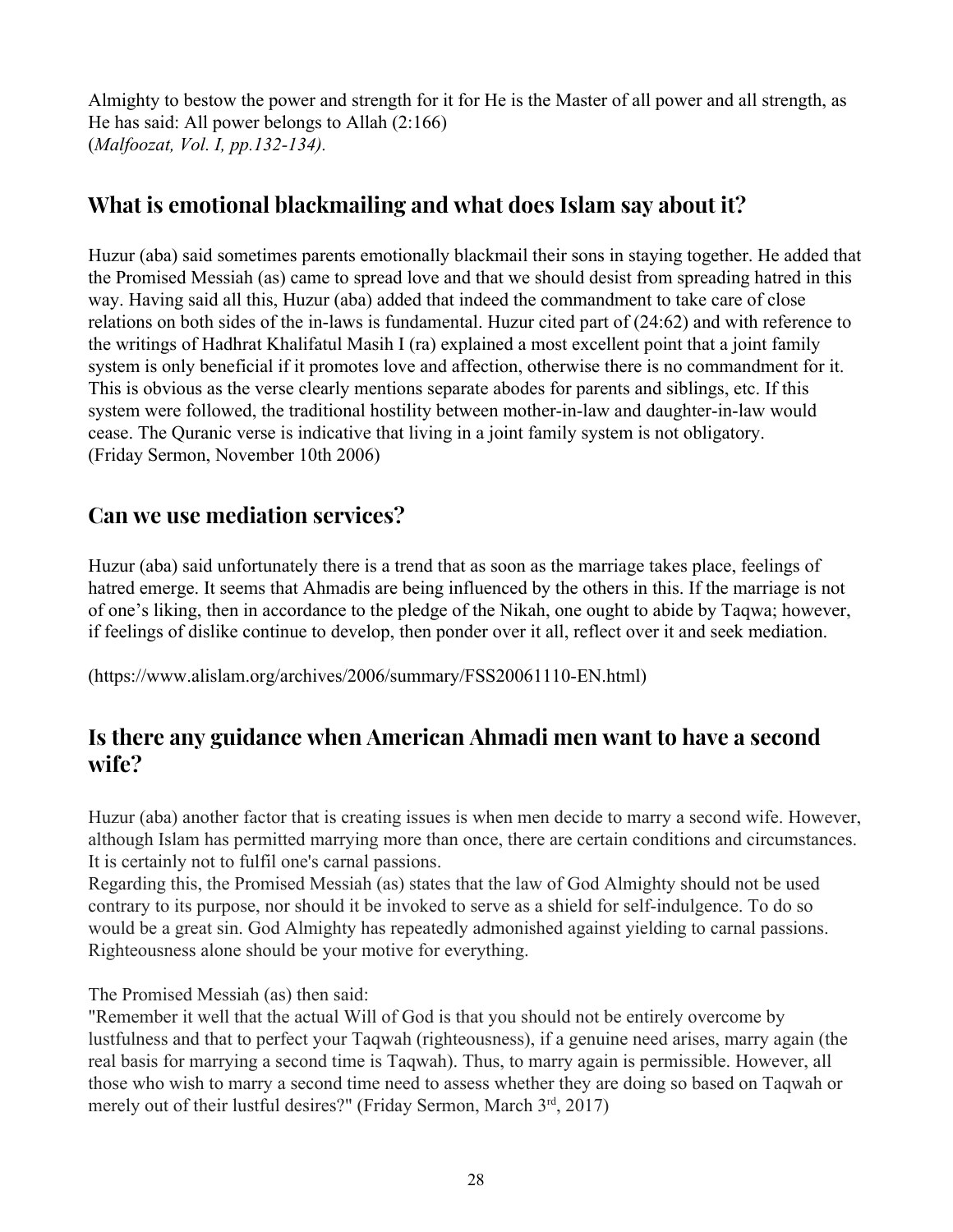Huzur (aba) said at times he receives complaints that despite having families, men want to have a second wife. Huzur (aba) said if one cannot be fair then one should not marry a second wife. If one has no choice but to marry a second wife, then one has to take care of the first wife more than before – unlike the instances that one hears of where the rights of the first wife are slowly eroded in flagrant disobedience of God's commandments. Indeed, one has to be very wary that there is no unfairness in financial and other rights of the first wife, because the Promised Messiah (as) has likened any such injustice to a trial. (Friday Sermon May 15th 2009)

#### **When children are brought into marital discord.**

Some men, who in their presumption avail of 'resources' that are available to them and are perhaps not available to their wives, are in fact preparing a fire for themselves. These include men who flee with the children to other countries, separating them from their mothers. Immediate action should be taken [by the Community] against such men and whoever aids them. Then there are those who prejudice the children against their mothers and these children go on to give evidence against their mothers in courts. Huzur (aba) said it is unfortunate that some office holders help such men. All this destroys the children's sense of morality. (Friday Sermon, November 10th 2006)

#### **How to deal with an irreparable situation?**

Huzur (aba) said he receives complaints from wives that husbands do not pay attention to their needs and are predisposed to the other. In instances where there is only one wife, husbands maintain that they will neither leave the wife nor look after her. Then matters are unnecessarily lengthened in Qadha; some do not give divorce so that in desperation the wife seeks 'khula' and the man thus escapes paying the Haq Mehr (dower). All these matters distance one from taqwa (righteousness). If one seeks God's mercy then one has to demonstrate mercy, if one wishes to partake a measure of God's mercy one has to expand one's mercy. Huzur said the verse following the aforementioned verse states, 'And if they separate, Allah will make both independent out of His abundance; and Allah is Bountiful, Wise' [\(4:131\).](http://tilaw.at/4:131) Here, God commands that if there is no way to reconcile, then do not leave them suspended; rather, separate in the best manner. Ahadith cite divorce as a most unpleasant act, however, if a relationship cannot be maintained on taqwa, then God knows what is in the hearts and if separation is sought while inclined to Him, the All-Embracing God makes bountiful arrangements for all concerned. Huzur (aba) said this verse also establishes the principle that matrimonial relations should not be decided on emotions; rather, they should be decided after careful consideration and seeking the help of God who is All-Embracing. Such matches are blessed by God and He graces them with great scope. (Friday Sermon May 15th 2009)

## **Don't drag matters & be righteous**

Huzur (aba) said that at times men make matters of divorce drag on. There are clear and distinct commandments regarding the rights of the wife after marriage that has lasted a period of time and also where there are children. However, God commands man to fulfil the rights of a wife in the instance of a divorce even where the 'going-away' ceremony has not taken place and the marriage has not been consummated. It is stated in Surah Al Baqarah**,** 'It shall be no sin for you if you divorce women while